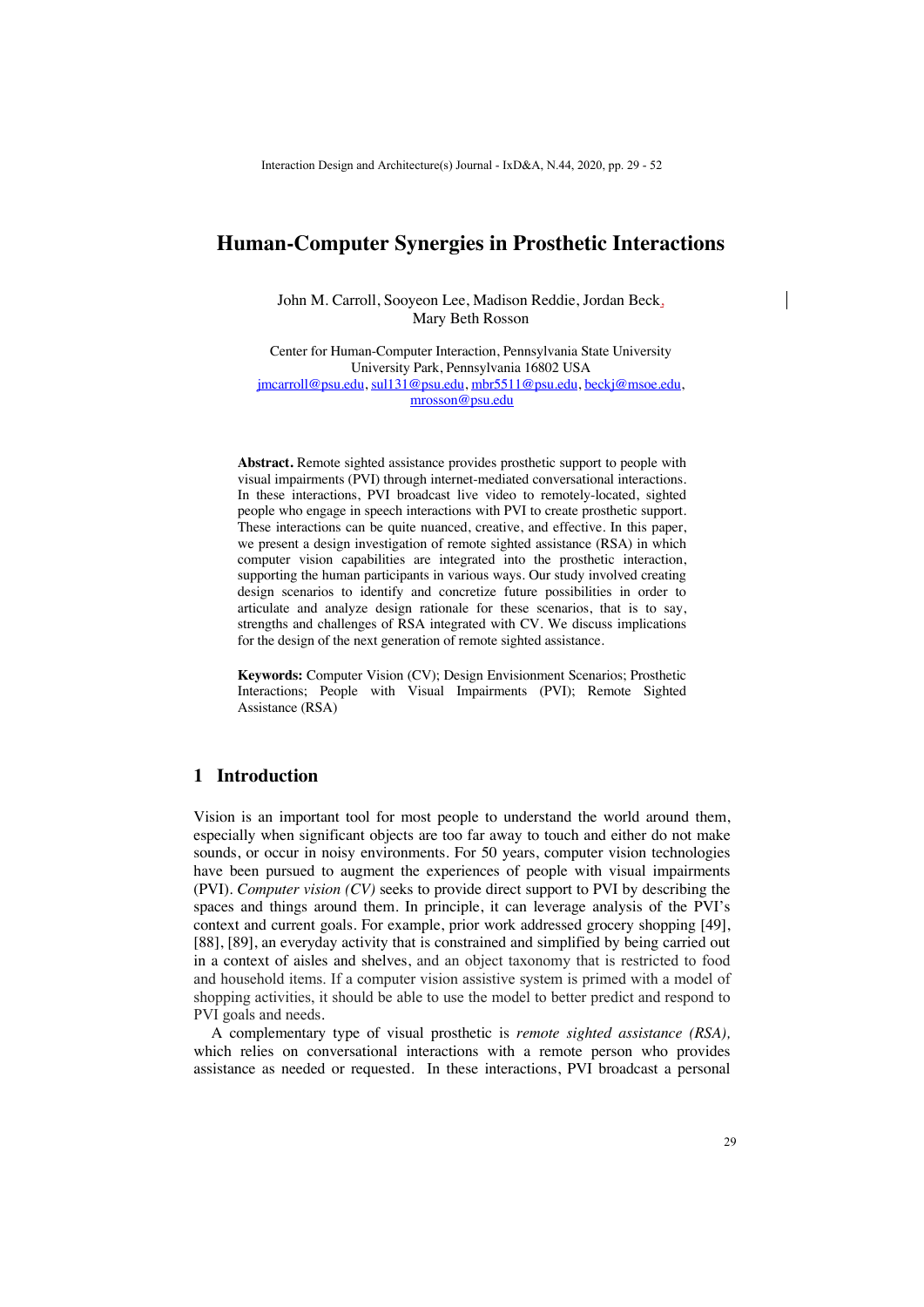video stream of what is around them, and use talk and text to describe their contexts and needs as remotely-located, sighted humans view the video and talk with the PVI. RSA utilizes pervasive networking infrastructures to create prosthetic conversations. These conversations can be sophisticated and nuanced interactions, even when a PVI and an assistant have not worked together before.

Computer vision prosthetics and remote sighted assistance leverage different kinds of information technology and different human capabilities. We hypothesize that these different technologies and forms of mediated interactions could inspire novel design concepts, leverage one another, and perhaps create new personal and professional opportunities for PVI. In this paper, we address three research questions regarding a possible integrated approach to visual prosthetics: *(1) How could such an integrated approach be better than current video-mediated, sighted assistance services, (2) What could we learn about computer vision-based prosthetics by developing and using an integrated approach, and (3) How could such an integrated approach be better than a pure computer vision approach?* 

Regarding question one, it might seem obvious that two sources of visual recognition support would be better than one. However, a brief reflection suggests that two sources of input might make the prosthetic interaction between the remote sighted assistant and the PVI *more complex* and produce redundant analyses. Worse yet, they might produce conflicting and inconsistent results. Thus, we are interested in more specific answers to how an integrated computer-human prosthetic might address current weaknesses in such systems or even produce new desirable experiences. Perhaps the integrated prosthetic would produce synergies in visual support that neither of the two approaches alone would provide. Beyond mere recognition, we are concerned with the *quality of the PVI experience*. Could the integrated approach utilize untapped inherent resources in the context of interaction?

Question two recalls the traditional human-in-the-loop or Wizard of Oz [41] approach to developing recognition technologies. In this approach, a human confederate provides some or all of the recognition capabilities allowing investigation of recognition interactions, and providing guidance to the development of the recognition technology itself. Early Wizard of Oz investigations of speech recognition applications helped to define both the interactions for dictation applications and the requirements for underlying speech recognition technology [59]. Perhaps careful study and analysis of RSA prosthetics could help to articulate new goals and approaches for CV, and along that trajectory identify new possibilities for an integrated approach.

Regarding question three, services that combine computer vision support with live sighted assistance are relatively novel. Pure computer vision systems have strengths, including the speed and accuracy with which they can recognize and describe people, places, and things to users. However, there are also known limitations. Computer vision systems do not articulate context and goals through natural, often highly nuanced, conversational interactions; they do not attempt to empathize with the circumstances and concerns of a person trying to use their output, yet this is one of the most salient characteristics of RSA. Instead, computer vision systems generalize the world; each user would get similar (or the same) descriptions of a place or thing even if that description is meaningful only for some of those people and not others. We are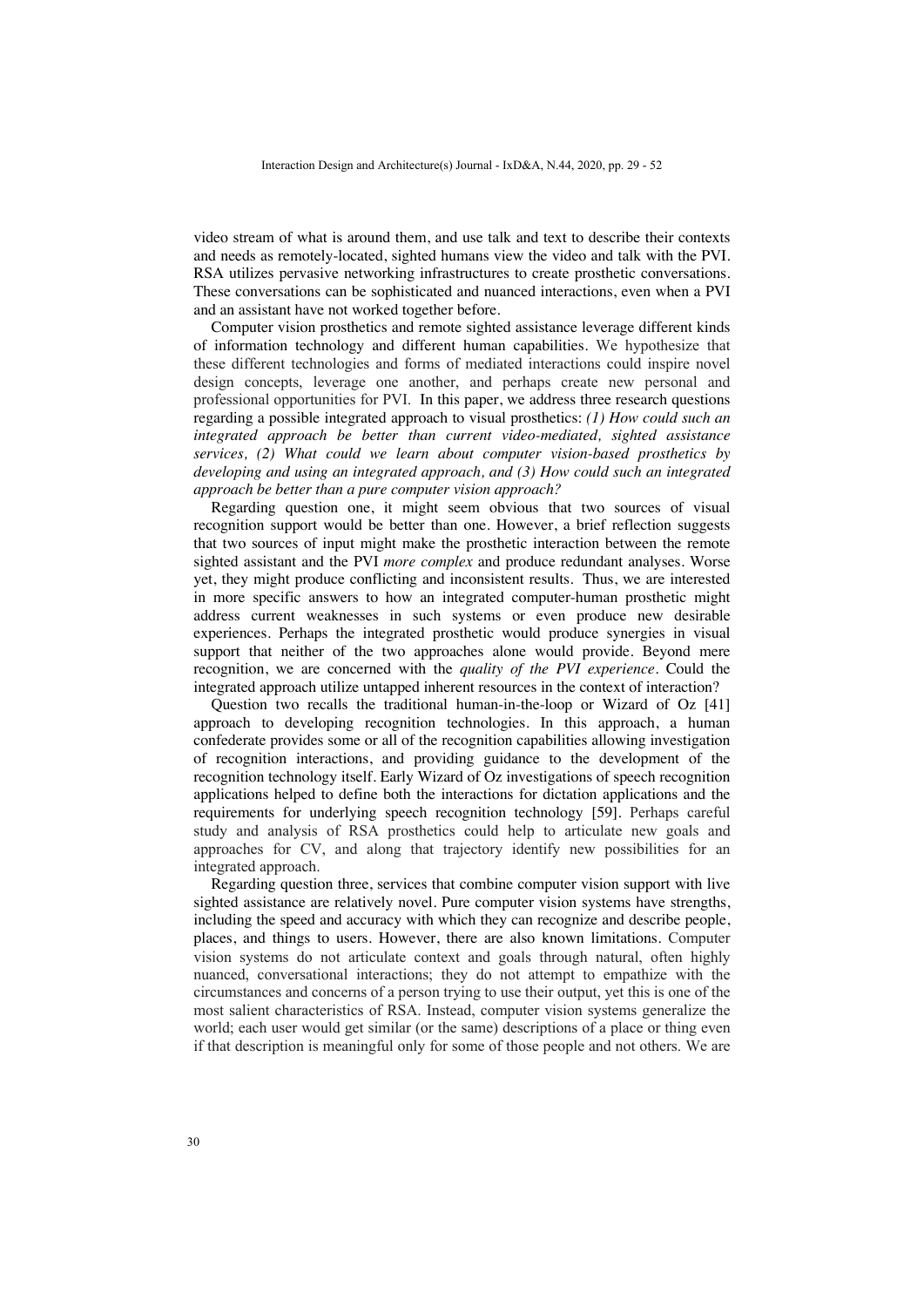interested in enumerating the ways in which sighted assistants complement and extend computer vision and vice versa.

This paper is structured as follows. First, we contextualize our work against current trends and insights in assistive technology and computer vision research. Then we present a set of envisionment scenarios that we use as a method for analyzing potential synergies between computer vision and remote sighted assistance. Finally, we discuss these scenarios with regard to our three research questions.

# **2 Background**

Our work leverages three streams of prior research: (1) work in computer vision exploiting top-down identification of meaningful structure in the visual world, sometimes called gist; (2) the current generation of powerful personal devices that provide continuous Internet connection; and (3) better understanding of how PVI routinely engage in conversational interactions with sighted people in carrying out daily activities in the world.

#### **2.1 Computer Vision Approaches**

Researchers developing computer vision systems have found the goal of helping PVI to overcome their everyday challenges and difficulties to be extremely motivating [45], [82], [92]. A major focus has been on making visual information more accessible through either object recognition [92] or through processing of tags such as barcodes or RFID [56], [75]. The visual processing of tags or barcodes is an easier problem, simply because of the limited set of visual features that are relevant; nonetheless, important implementation questions remain concerning the devices that are used to gather the visual information, the response time for providing the result to the PVI, and the user experience for the PVI (e.g., how the information is presented and to what extent the process supports follow-up questions or other details).

General-purpose visual object recognition by computer is still a challenging and open research problem, with complexities arising from the nature of the visual feed (e.g., static or video stream); the context surrounding the object of interest (recognizing an isolated object on a shelf is clearly much more straightforward than picking it out of a crowded display); and issues relating to orientation and rotation of arbitrary objects. The relevant algorithms rely on the parsing of the same visual cues that are thought to drive human perception (e.g., shape, color, size). Computer vision scientists working on real world object recognition have been exploring the use of both 3D and 2D models. The 2D models have been in development for a longer period of time, and rely on different frameworks that include GIST [25], [60], SIFT [53], SURF [7], detection of edges and colors [10], [26], [31], and deep learning [43], [47]. The 2D models have been implemented in assistive device research prototypes that help PVI to perform daily tasks such as text reading [38], [69], [72], grocery information reading [82], appliance reading [28], finding an object [21], [67], navigation [30], [34], [71], [76], and face recognition and detection [24].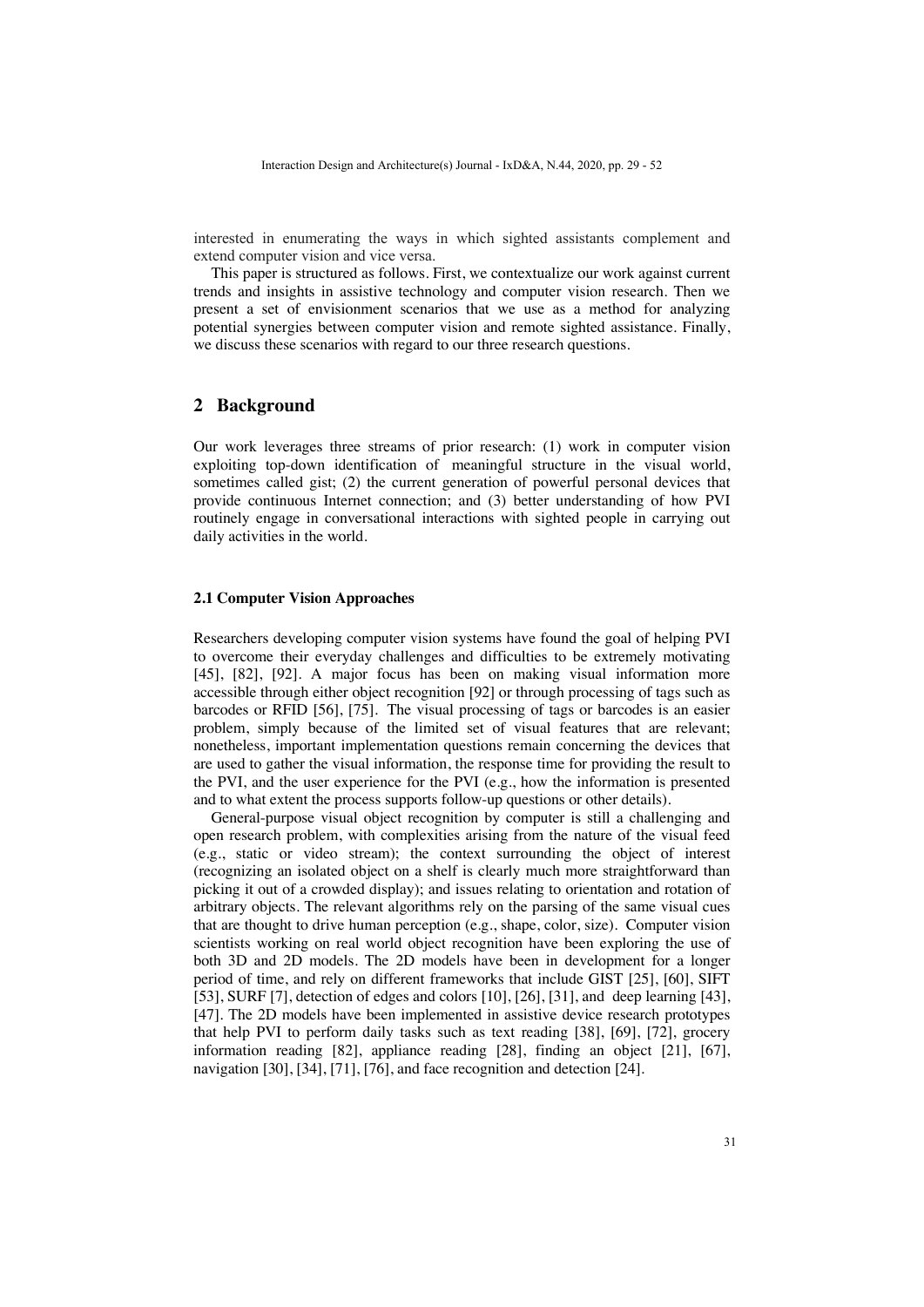Along with the extensive body of research on CV for object and text recognition, CV researchers have also been expanding capacities of simultaneous localization and mapping systems (SLAM) and visual odometry systems. To some extent, this has been spurred by the emergence of RGB-D sensors, which has accelerated efforts to provide both indoor and outdoor navigational assistance [29]. The dense depth mesasurement that RGB-D provides has allowed real-time depth sensing and tracking of entities and has enabled real-time 3D localization and spatial map construction. These new functionalities have enabled research [29], [58] on improving dense visual odometry and has led to corresponding improvements in obstacle detection and avoidance during assisted navigation [85], [86].

In addition to research stemming from RGB-D functionalities, algorithmic advances in CV have led to better semantic scene understanding, enabling further research on obstacle detection and avoidance. For example, Stixel World [5] demonstrated the detection of objects' height (from the ground plane) as well as localization in a spatial map. A number of other CV researchers have built on the Stixel World algorithm [62], [66] [51], [78], applying it to real world navigation. The Stixel World semantic segmentation algorithm has also been applied to research on autonomous driving [55], [79], [84].

Combined with RGB-D capabilities, researchers [83], [91] used augmented reality (AR) markers with convolutional neural network (CNN) processing for indoor navigation aids for PVI. Another recent research project [40] developed a future positon prediction model with real-time tracking of pedestrian movement and 3D positioning using RGB-D and CNN and studied pedestrian collsion avoidance for PVI.

With respect to the general task of 3D CV, researchers have been addressing the special challenges that arise in trying to create 3D models of a video stream [32], [39]. In these settings, performance is quickly degraded by motion blur, image resolution, noise, change of light, scale, and orientation; even when solutions to these problems can be found, recognition time continues to be a significant obstacle that keeps the technologies from being useful as practical assistive devices [35]. As a solution to this limitation, some researchers have been investigating a hybrid approach that employs crowdsourcing [17], or that supplements the object recognition process with the processing of RFID tags [56].

An interesting variation of hybrid approaches is the "human in the loop" framework, in which a human is tasked with overseeing and at times intervening or at least validating the work of a computer vision algorithm [18]. Such an approach may mesh well with emerging approaches to computer vision that have been seeking to emulate humans' multi-stage perception process, by first detecting the "gist" of a scene, then focusing in on the visual details that enable object recognition [70]. For example, perhaps a high-level analysis of a 3D visual feed (e.g., indicating where object outlines appear to be, some preliminary guesses about thane object) could be shared and further interpreted by a human trained to "complete" the visual recognition process.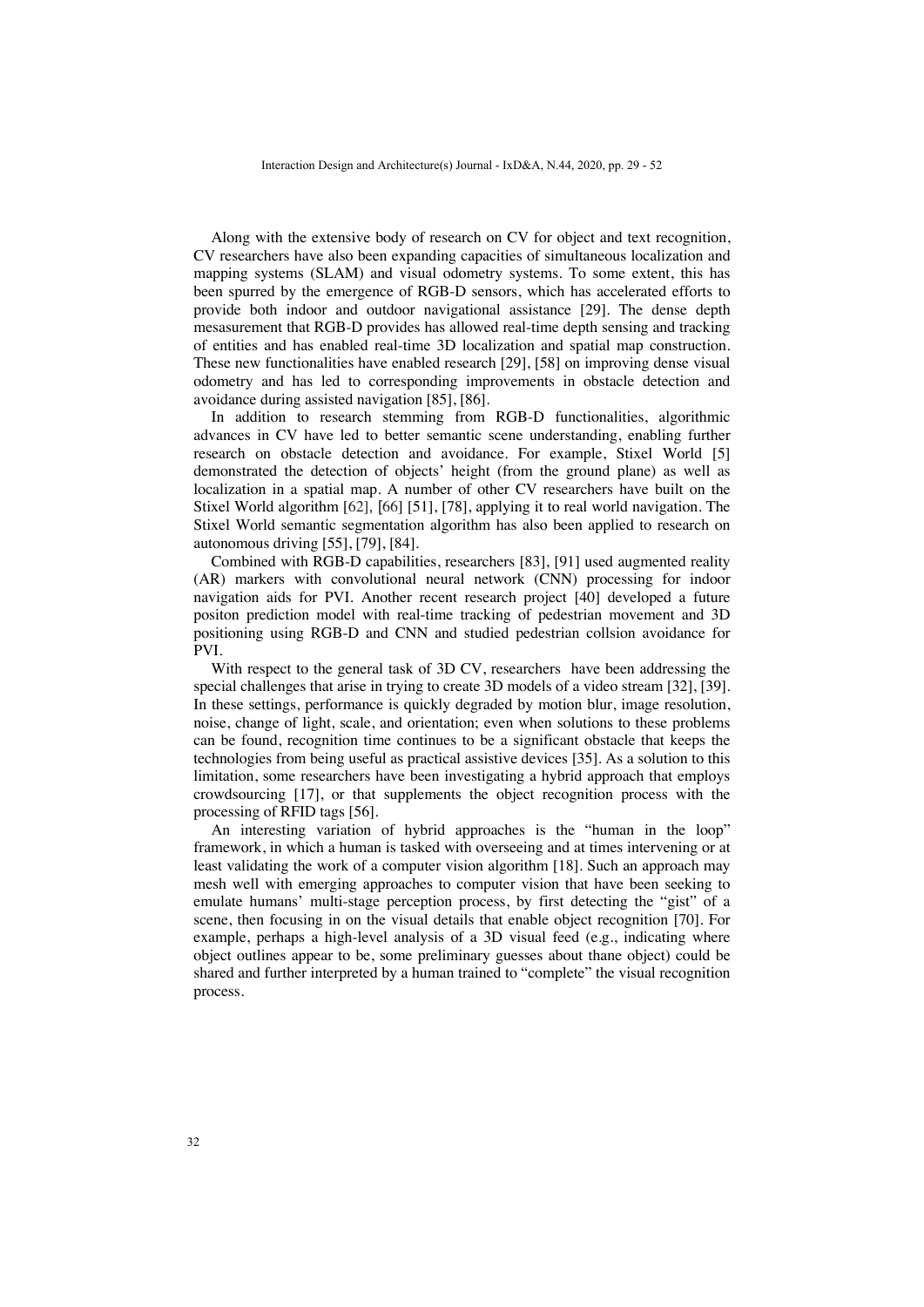#### **2.2 Ubiquitous Internet and Personal Computing Devices**

The birth of Internet and the invention of the World Wide Web (WWW) opened a new age of information access for everyone. The benefit that PVI have from these two inventions in terms of information acquisition seems more significant. The Royal National Institute for the Blind in the U.K. remarked that "the Internet is one of the most significant developments since the invention of Braille… because for the first time ever many blind and partially sighted people have access to the same wealth of information as sighted people and on the same terms," [81]. As broadband has become advanced and prevalent, the Internet has not only provided access to information of many forms but has also played a role in connecting computers to computers, people to people, and things to things. Thus, researchers discuss the evolution of the Internet using three related categories: Internet of Computers, Internet of People, and Internet of Things [22].

Just as the Internet itself has become more ubiquitous, the personal mobile devices used by individuals to access and interact with the Internet (e.g., smartphones, tablets, or other handheld devices) have become more sophisticated. It is now standard that such devices boast a range of sensors (GPS, Gyroscope, accelerometer) and actuators, advanced camera, and powerful processing and storage of data. PVI find smartphones to be particularly useful [80], at least partly because of these devices' easy portability and discreet use patterns. More prevalent usage and the adoption of the smartphone by PVI and the technology advancement of the mobile device together provide a good platform for mobile device-based assistive technology development. As a result, many smartphone assistive applications have become available; these include text reading (talkback, voiceover) [36], object recognition (KNFB reader [42], TapTapSee [74], seeingAI [68], SoundScape [50]), [57], navigation and wayfinding (BlindSquare [14]), [4], [8], [54], [63], [64], [65], [87], obstacle detection [1], and grocery shopping [45], [46], [52], [75].

In addtion to these examples, one particular AT form that has been investigated and improved is RSA-based assistive technology. Internet and mobile device advancement and ubiquity have created a more adquate platform for RSA and conversational prosthetic interactions. This has led to quite a few mobile-based RSA research projects and commercial products. VizWiz projects [11], [16], BeMyEyes [9], and Aira are well known examples. Furthermore, CV technology such as Augmented Reality (AR) and Virtual Reality (VR) have begun to be used in mobile applications to provide people with extended experiences. Incorporating AR/VR into the mobile experience opens up futher possibilities and potential benefits of CV integration into assistive technology for PVI. With the ongoing and rapid advancement of the Internet and the associated opportunities provided by Internetenabled personal devices, PVI have the opportunity to experience richer information access and sharing than ever before.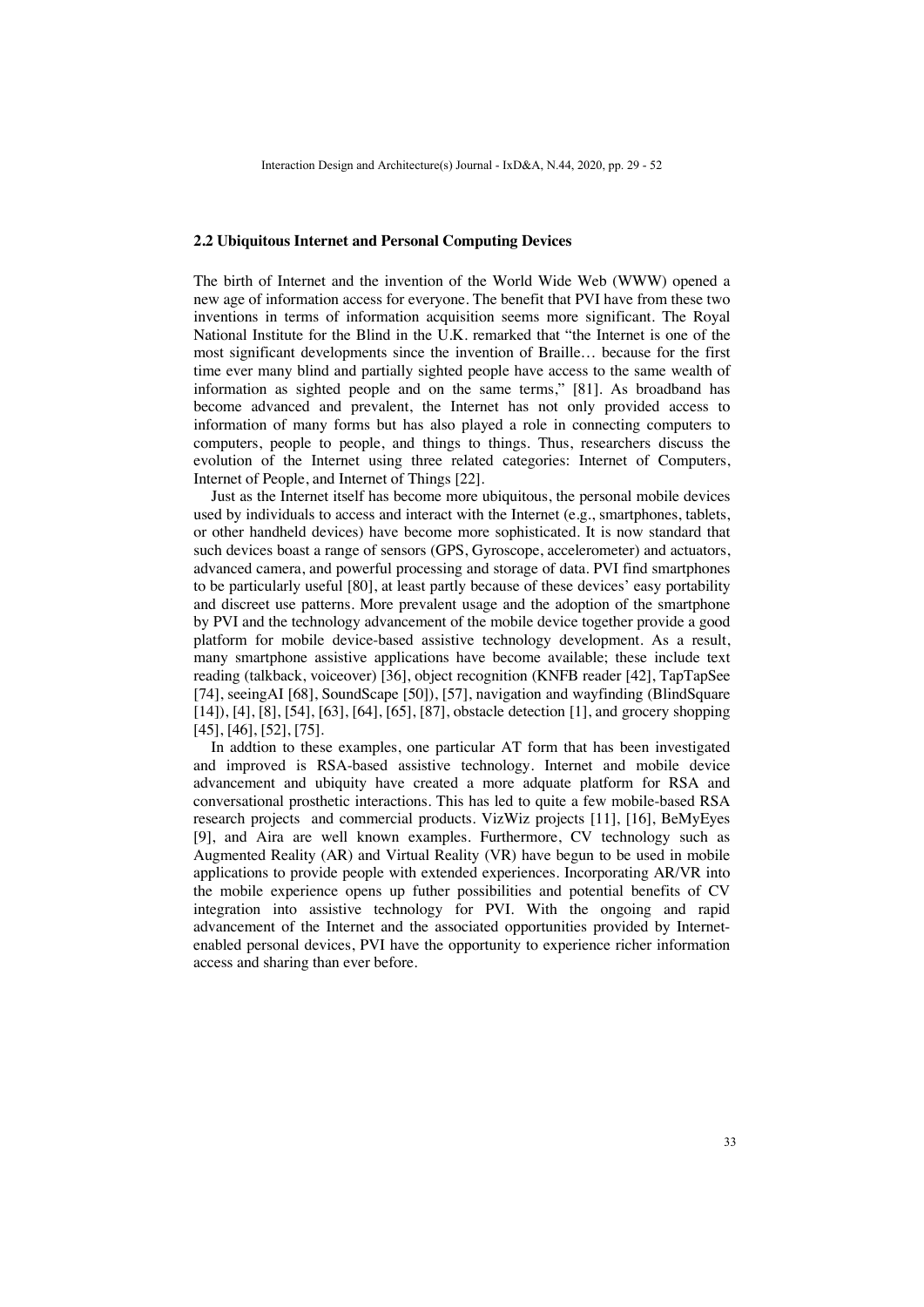#### **2.3 Conversational Interactions**

Conversational interactions between a PVI and a sighted assistant involve socializing, clarification, and confirmation. Important characteristics of such conversations include trust, shared understanding of the task at hand, and collaboration. PVI must trust the capabilities and intentions of a sighted assistant, they must agree on what needs to be done and how, and they must both contribute. Continuous communication and clarification can ensure that these characteristics are present throughout an interaction [20]. In addition, the initial establishment of common ground paves the way for successful and respectful collaborations. In a field study of PVI shopping with a helper (family member or friend, or a store employee) we identified three general sources of common ground that can support the conversational interaction [90]. One is *assistance knowledge* (how to assist a PVI, such as paying special attention to navigation routes that are convenient); a second is *interpersonal knowledge* (based on common experience or personal relationship, as when a spouse refrains from asking about product brands because PVI preferences are already known); the third is *domain knowledge* (the practice of shopping, as when a store employee knows immediately which aisle to visit for a particular item). The ongoing assessment and interactions that support common ground are a critical enabler of respectful and smooth conversational support.

In general, assistants could lack key information needed to establish and rely on common ground with the PVI they are assisting. They do not occupy the same place and their vision and hearing is mediated/filtered through a live video feed. They only see what the camera shows. The assistants may not know the PVI's preferences and experience. This creates possibilities of omission (missing information) and misinterpretation. Part of the motivation for the design scenarios we present later is a consideration for how an integrated RSA+CV approach might be able to address some of these challenges [90].

Conversations between sighted assistants and PVI are different from conversations between two sighted people where one is helping the other accomplish a task. Many PVI rely almost exclusively on auditory input to make sense of their surroundings, so they prefer more 'talk' than sighted people would [23]. This difference has been deemed a primary consideration in conversational interaction design. For example, Anam et al. [2] used AI and Google Glass to transmit nonverbal expressions to PVI during face-to-face conversational interactions. In addition, Tanveer et al. [73] investigated the use of a visual-to-auditory Sensory Substitution Device to help PVI understand facial expressions. Their goal is to enhance PVI's social awareness and communication skills.

There are few existing studies of remote sighted assistance as a professional practice due to its novelty. However, our recent interview study of assistants who work for the Aira company (Aira.io) pointed to four broad categories of support: scene description, performance, social interaction, and navigation. At the same time, the interviews highlighted the context dependence of RSA [48]. Notably, we outlined a number of challenges that assistants face in their work. For example, several assistants described trying to navigate PVI down a bustling city sidewalk. Tracking dynamic obstacles and prioritizing information to give to PVI takes effort—effort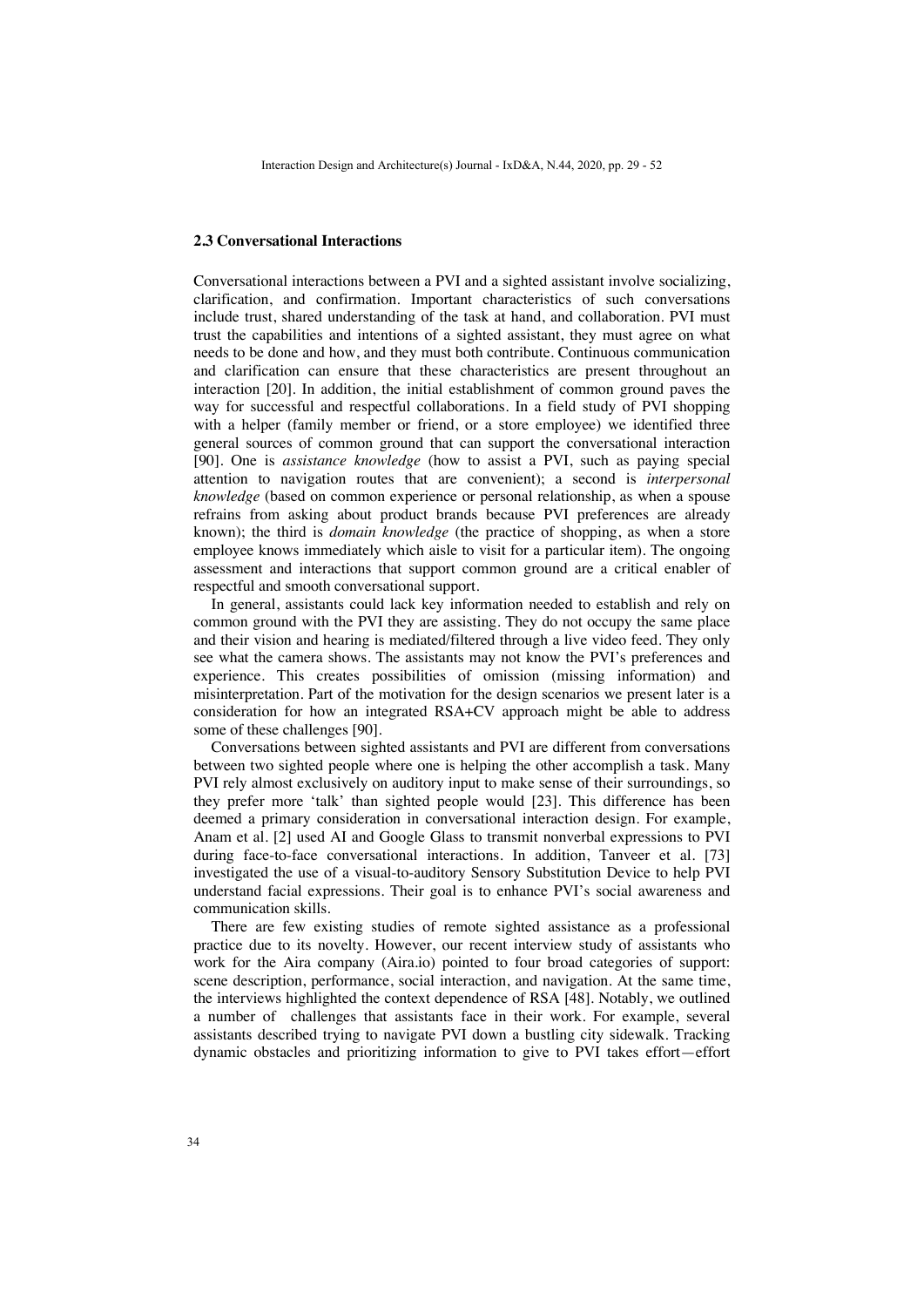that, we believe, could be supplemented with computer vision. We have been leveraging these findings in our ongoing analysis and design envisionment work.

## **3 Methods**

Our design analysis of potential synergies between computer vision and remote sighted assistance involved developing envisionment scenarios that were grounded primarily in our empirical study of the professional practices that are emerging for RSA [48]. Some of the support requirements we learned about in that study are consistent with our earlier analysis of grocery shopping by PVI that pointed to a holistic view of this activity: the process includes conducting an inventory and doing other shopping preparation, traveling to and from the store, completing the needed shopping, and returning home to shelve or otherwise organize the newly purchased items [89]. Thus, it was not surprising to learn that RSA helps PVI to complete household chores and activities. For example, assistants help PVI read recipes and locate ingredients in the kitchen. PVI also work with assistants to navigate public spaces, e.g., finding their way to a bus stop, to a particular retail store, or to an item on a grocery store shelf. Cameras and microphones mediate these interactions. PVI use a smartphone or headset camera to provide visual information and supplement this with verbal information (questions, requests, etc.).

These supportive interactions are more elaborate and nuanced than a simple "*What is that?*" query. Instead, they are conversational, often comprising an ongoing side channel of interaction that extends throughout a complex activity the PVI is engaged in. A particularly interesting example offered by an assistant involved a PVI giving a live presentation for an audience. This requires dynamic coordination and collaboration between the PVI and assistant. In situations like these, the two parties may utilize both verbal and non-verbal cues, including pauses and hand gestures to communicate discreetly. The assistant can help the PVI carry out the presentation by summarizing the points to be made (e.g., as seen on presentation slides), describing images, and mediating interaction with the audience.

For the design analysis presented here, we reconsidered the body of findings from our earlier empirical studies [48], [90] through three lenses: positive design, deficitdriven design, and situated design. Each lens considers a different way to anticipate and analyze how a prosthetic design approach integrating CV and RSA could produce value both for PVI and human assistants.

1. *Positive design* attempts to strengthen previously identified strengths of users, contexts, and existing systems [3]. Computer vision can be employed to emphasize or further develop aspects that assistants and PVI enjoy. For example, one strength of RSA interactions is the virtuous back and forth in which the PVI is confidently and successfully acting and doing things as the assistant is providing advice and guidance, and both are feeling more positive as it proceeds. Envisionment scenarios can deliberately try to probe for new possibilities for such positive designs. In our opportunistic integration of time and space scenario (below) we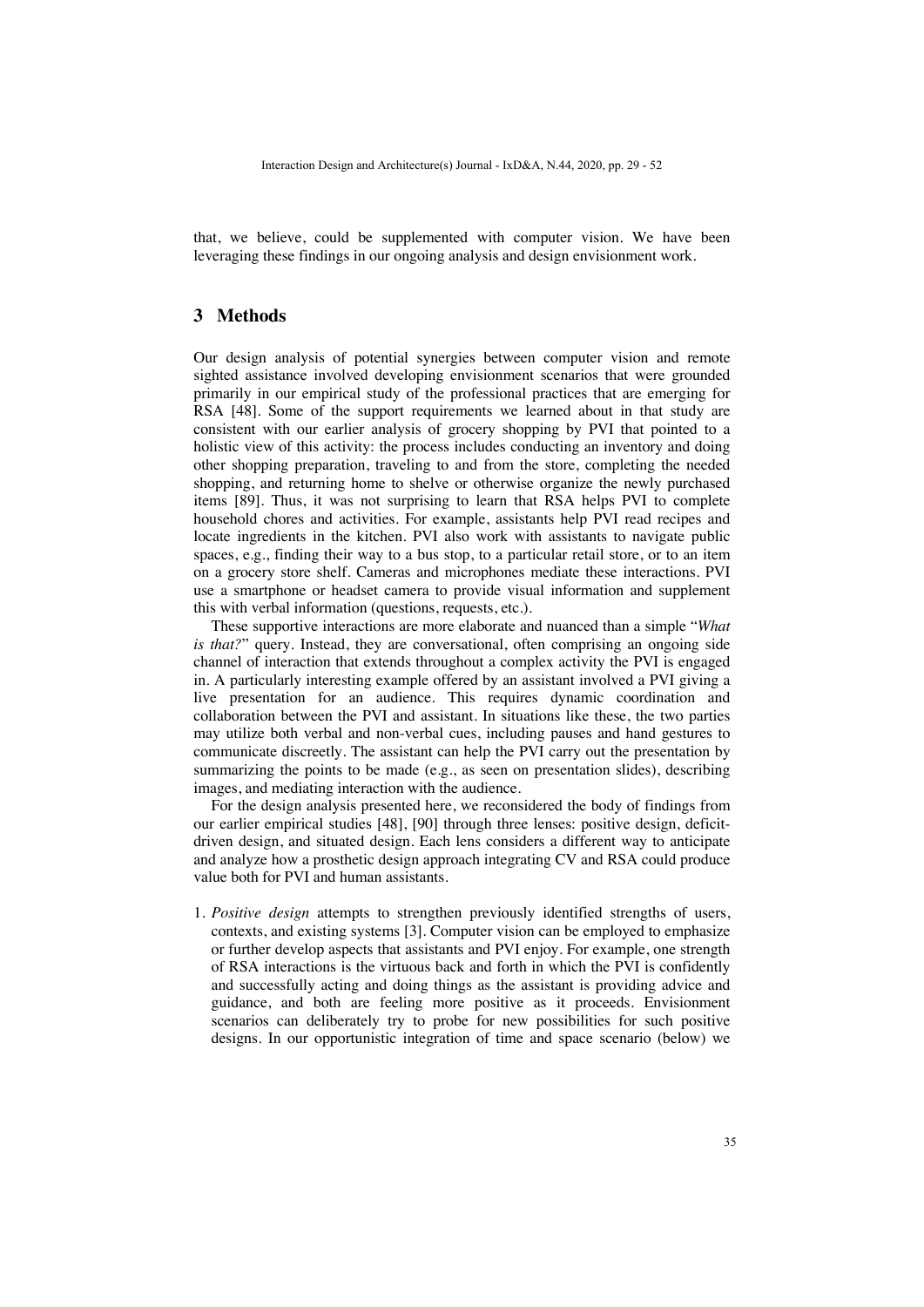suggest the value of greater incidental awareness of opportunistic possibilities for PVI.

- 2. The second lens we used is *deficit-driven,* or *problem-driven design*, the strategy of mitigating challenges [44]. Interviews revealed tasks and circumstances that make the job of the assistant and the experience of the PVI less smooth [48]. For example, the assistant is missing interpersonal knowledge [90]; he or she does not know the PVI's friends and family, and so cannot "recognize" those faces, even though doing so could enable a more efficient and more natural interaction. If a PVI's user account included a personal library of familiar faces, this challenge might be eased. The challenge could also be mitigated if the CV recognized the familiar faces and reported them to the assistant and/or to the PVI.
- 3. The third design lens we used was *situated design* [6], based on the argument that we should leverage resources inherent to the context and interaction. Certain useful characteristics already involved can be leveraged more intentionally. For example, interviews of assistants found that PVI often interject pauses in their speech to signal to the remote sighted assistant that they need a situation update or other support [48]. The strategy seems to be particularly useful when the PVI is doing a presentation or leading a conversation as it prevents an interruption of the primary interaction. This is apparently an effective reappropriation of a standard speech convention, but perhaps it could be even further appropriated in organizing an interface that incorporated computer vision. The pauses could be used to trigger a help mode in the dialog.

Typical interactions between assistants and PVI included navigation and wayfinding, object recognition, and text reading. Human assistants described using multiple displays to view video and other information, such as personal details and communication preferences of PVI [48]. They also use text messaging and a Slack channel for interactions with other assistants who are working. In some cases, assistants also access the Internet to search for information, as needed, to support PVI. Informed by these findings, we have developed a set of plausible scenarios to envision how CV might complement RSA in real-world interactions.

### **4 Scenarios**

We elaborate five scenarios depicting ways CV could be used to strengthen remote sighted assistants as they support PVI. These include leveraging CV to: (1) enhance video image quality, (2) recognize faces, (3) navigate unfamiliar spaces and places, (4) track dynamic targets and obstacles, and (5) support opportunistic goal achievement. We frame each scenario in terms of existing research and discuss possible strengths and limitations. Our primary objective is to generate and analyze a diverse set of plausible and concrete design starting points. These could be validated and refined by first sharing them with domain experts, and subsequently developed as interactive prototypes.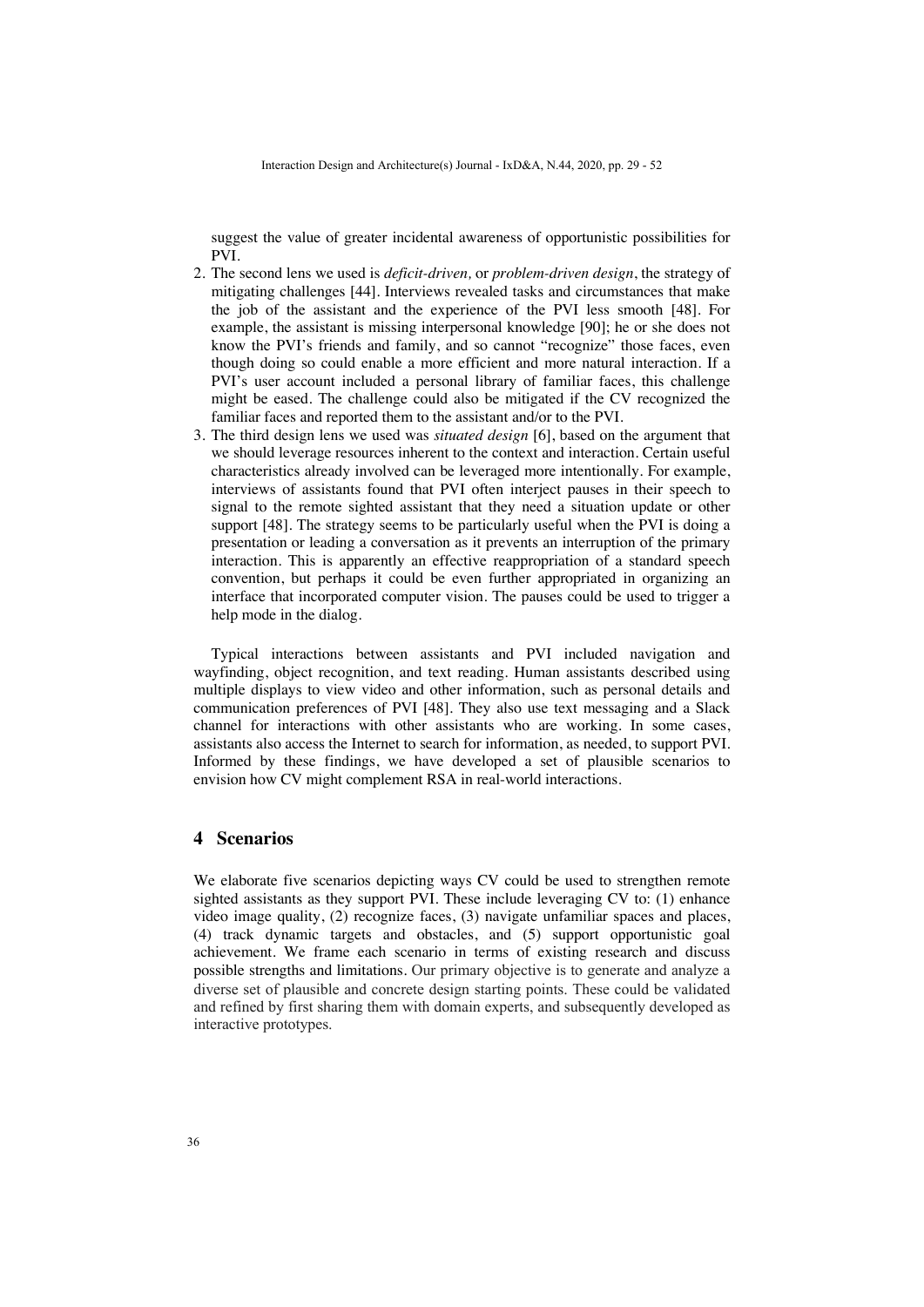#### **4.1 Enhancing Image Quality**

Assistants report that it can be tedious to give PVI instructions for positioning the phone camera toward an object with enough detail and clarity that the assistant will be able to provide adequate guidance [48]. Assistants described how much time it can take to achieve an optimal camera position and expressed discomfort at feeling like they were "giving commands" to PVI. They also felt that PVI got frustrated as they tried to respond to the requests for moving the camera, only to receive yet another request for just a bit more adjustment.

Such situations tend to occur more often with assistants and/or PVI new to RSA because neither party has developed the context-dependent communication skills necessary to achieve the desired outcome [48]. For example, an assistant may ask a PVI to move the camera "a little bit to the right," which requires some interpretive work. What does "little bit" mean? How might an assistant modify their directions if a PVI moves the camera too far to the right? This can lead to the repetition of unhelpful, ambiguous directions. This process of adjusting camera position is a necessary step for object recognition and text reading tasks. Bigham et al. [11], [12] and Jayant et al. [37] identified the same issue and tried to address it, but the solutions were limited. We envision the utilization of computer vision technology to address this problem. Consider the following scenario:

**Scenario 1. Reading Medicine Bottles.** Kelly receives a notification from her phone to take a new, recently prescribed medicine. As she opens the medicine cabinet, she worries about selecting the right bottle and making sure she has the right time and dosage – she currently takes quite a few medications and is not yet confident about this new one. She requests RSA and asks the assistant, Tom, to read the information on the label. So that Tom can get a clear view of the pertinent information, Kelly must position her phone in just the right orientation. But, even with Kelly's effort, Tom can only see a partial address for the pharmacy and no information about time of day or dosage. The text is also tilted because Kelly cannot properly align her phone with the medicine bottle. Instead, Tom uses the built-in CV application to zoom in, grab and align the text so that he can see more of the label to read the relevant information. The application knows to zoom in even further when it detects specialized text (e.g., "mg") so that Tom can see the details easily.

This scenario depicts automatic image enhancement and adjustment of a video feed by computer vision. The proposed functionality solves several problems. First, with the power to manipulate the alignment and clarity of the image, as well as to augment certain aspects of the image (e.g., key pieces of text), Tom and Kelly can circumvent the tedious process of achieving optimal camera positioning. Consequently, Tom and Kelly can complete their task with more efficiency and without causing Kelly to feel like she is failing or being "commanded" to perform a task. These tools would also improve the assistant's experience. A possible downside of this application might be that the image manipulation task distracts the assistant from engaging with a PVI. However, depending on the complexity of the task, an assistant might be able to provide step-by-step feedback to the PVI as they work. For example, Tom could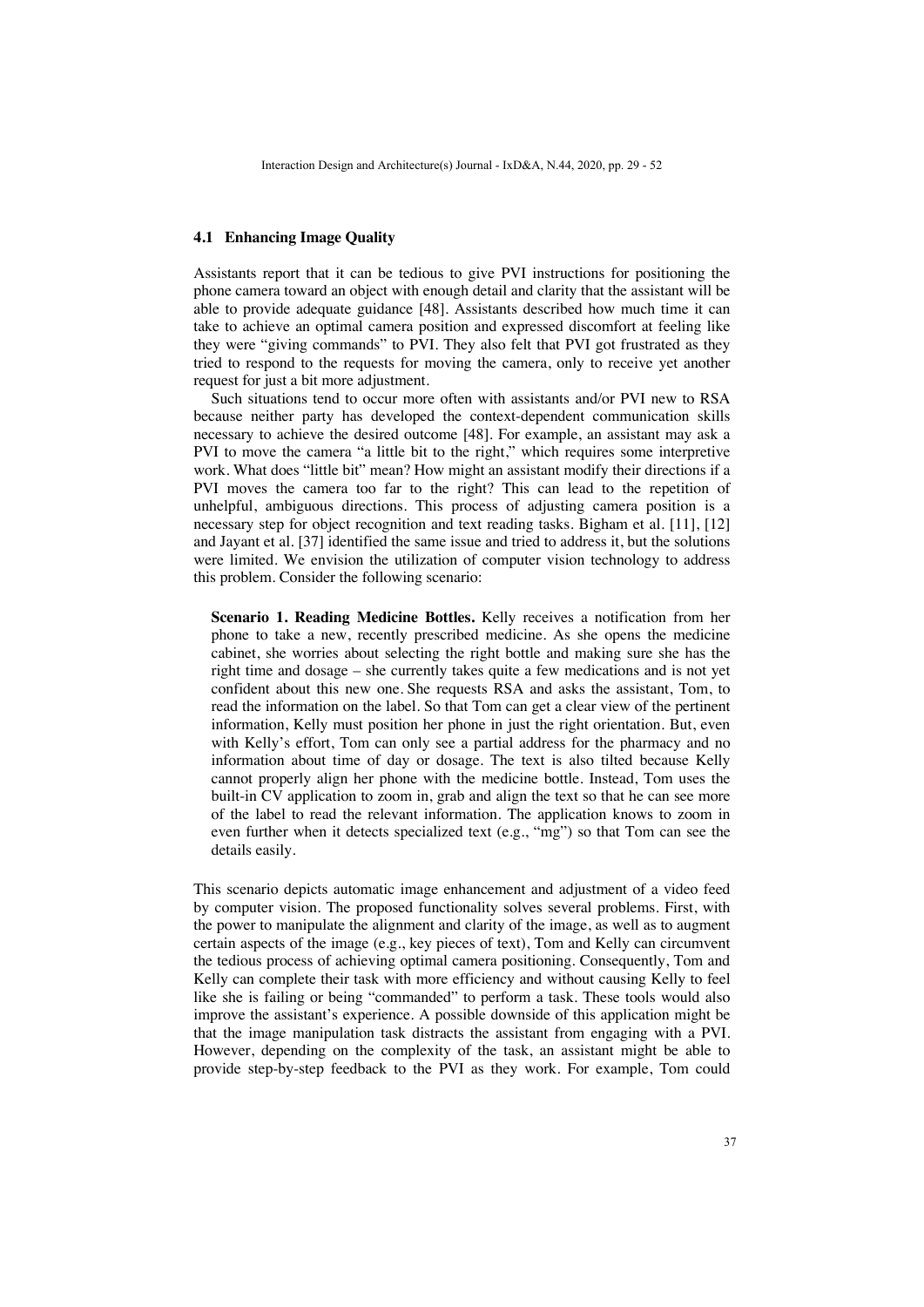explain to Kelly what he is doing and give her the pertinent information as it becomes available. Such a design might not be comprehensive or interactive enough to anticipate all questions a PVI might have about what is going on.

## **4.2 Recognizing Faces**

One challenge mentioned by Aira agents is describing the physical appearance of other people. They go out of their way and use a specific vocabulary so as not to use offensive terms and to avoid providing subjective descriptions. Still, describing a person to a PVI on a meaningful level requires considerable attention and time, which limits the amount that the assistant is able to accomplish. Especially in settings where there are many different people, like a dinner with family or friends, this can become impractical. Identifying people can be difficult for PVI in busy or loud places where they cannot clearly distinguish voices, so this is somewhere assistance can be very useful. These considerations led us to the following scenario:

**Scenario 2. Office Party.** Mary is attending an office party at which she will know some but not most others in attendance. She walks into the party and contacts an assistant. It is noisy, so Mary isn't able to easily identify or locate her friends by voice. She wants to know if any of her friends are around and who else is at the party, but there are lots of people in the room near and far, and it is not practical for the assistant to describe all of them in the level of detail that would make them identifiable. Most of her friends are socializing and did not notice her arrival. The assistant defers to computer vision to analyze the video and recognize faces of people Mary has previously identified to the system as acquaintances. It locates and adds a frame around her friends on the feed – both nearby and farther away – from Mary, and the assistant then tells Mary who is present and where they are.

A facial recognition function could alleviate the difficulty of a sighted assistant sorting through large crowds of people and could allow distant people to be identified. Verbally describing even one person to the point that they are identifiable to a PVI is both time consuming and hard work, especially using the different set of vocabulary required to make descriptions meaningful to someone without vision. With groups that are big and/or loud, computer vision can quickly process visual information that would be much harder for PVI and the remote assistant to gather and coordinate. It also eliminates the need for PVI to rely on other people (who will often be engaged in other activities) to initiate social interaction in such settings; this in turn can enhance the self-inititated interactions and social experiences of PVI.

One potential issue with this feature is the privacy concerns associated with storage of identifiable information about people. Theoretically, faces stored could be recognized anywhere that PVI may use this service, whether it be in public or private and whether the third party wants to be located or not. We would anticipate that this would require advance consent to be negotiated with the acquaintances who will be thus encoded. Additionally, facial recognition software is imperfect, and its capabilities may be limited by movement, camera angles, face angles, lighting, and accessories worn on or around the face, although this presents more opportunities for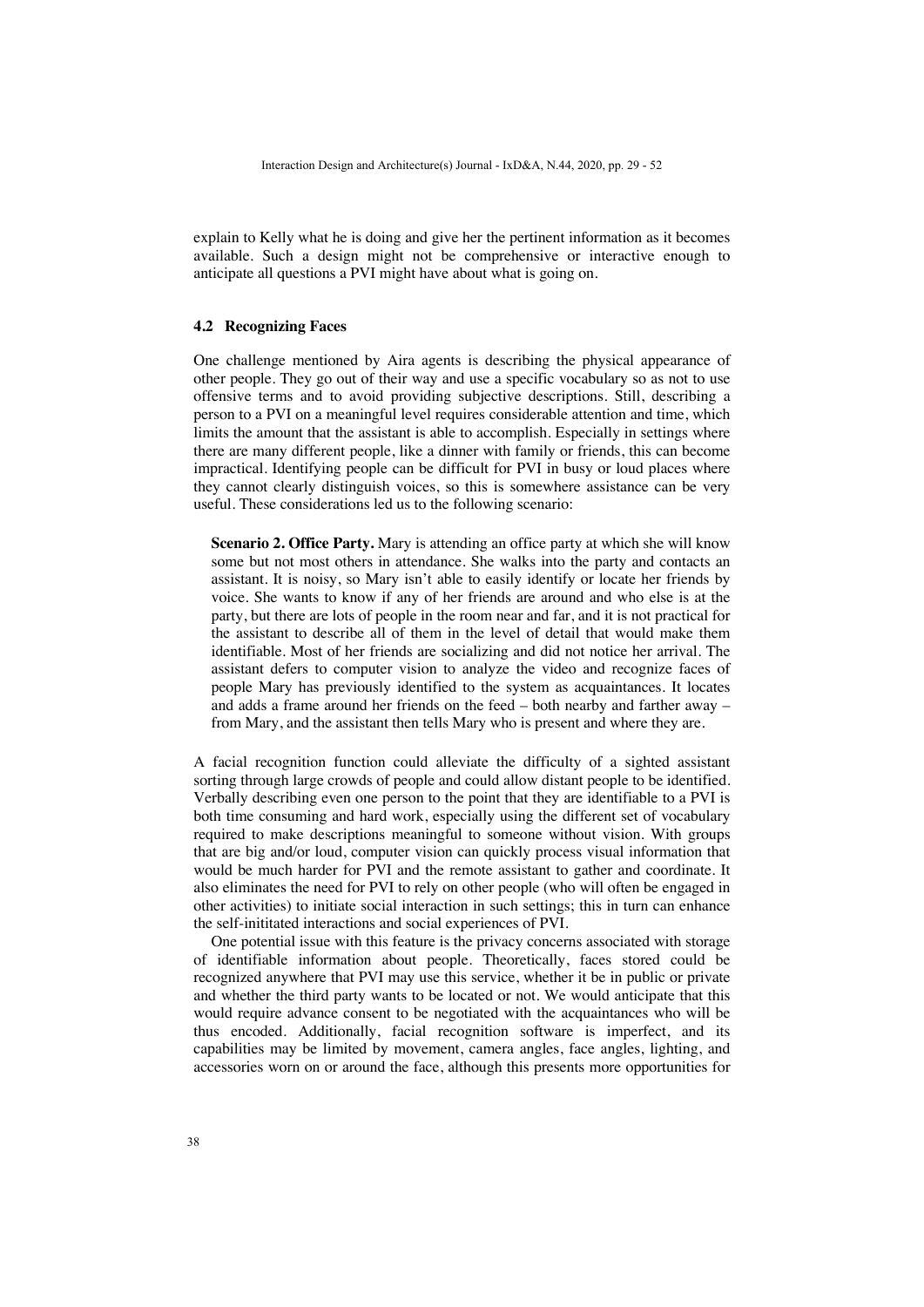computer vision-based interventions. The tradeoffs between the CV assistance and the possible false alarms is an important issue for study.

Facial recognition could be a controversial but undoubtedly helpful contribution of CV to sighted assistance provided to PVI. It would certainly speed up the information PVI receive about people around them by many orders of magnitude and possibly even provide social advantages (e.g., names or other details could also be provided as social cues). It also circumvents the need for an assistant to give a series of detailed descriptions that may not even be relevant, as in many cases, they will not know exactly what (or who) the PVI is looking for.

#### **4.3 Navigating Unfamiliar Spaces and Places**

A significant proportion of RSA interactions involve navigation [48]: The PVI needs to move from where he or she currently is to another location. While this kind of interaction has been a success case for RSA support, complications can arise. For example, the PVI needs to describe to the assistant where they are and where they want to end up. This can be challenging if the visual scene lacks distinctive landmarks and/or if the PVI does not know much about the current location, such as when a PVI is visiting a new city or moving around in an unfamiliar place in general.

Assistants called out airports as particularly challenging places to support PVI [48]. Airports present many possible courses of action – many ways to get from one point to another. Sighted individuals are able to assess and make navigation decisions in a number of different ways, such as: move in one direction and re-evaluate, move toward signage to inform further naviation, or ask uniformed staff for help. For PVI, asking for help is the most viable option of these three, but it assumes the PVI can identify an appropriate person for help. The airport challenge led us to envision the following scenario in which the PVI can quickly share location information with a remote assistant, and the assistant can recruit additional digital resources to contextualize this information, for example including detailed schematics of the airport that will help to plan an optimal route.

**Scenario 3. Airport Check-in.** Sally is at the airport. She is confronted by a vast set of check-in counters extending in both directions, organized by airline. She contacts a remote assistant for assistance, asking for help to find the British Airways check-in counter. The assistant immediately accesses a map of the departure level, and at the same time, locates Sally's phone. British Airways is located leftward in the seventh bank of check-in counters. The assistant guides Sally directly to the check-in counter.

This scenario leverages stored visual guidance information and smartphone geolocation, capabilities analogous to mental models and situational awareness of sighted people. Locating the PVI directly through their mobile device streamlines the initial part of the interaction to help the assistant quickly understand the current location. Accessing the airport map allows the assistant to provide authoritative guidance immediately. A simple refinement of this scenario would pass the PVI's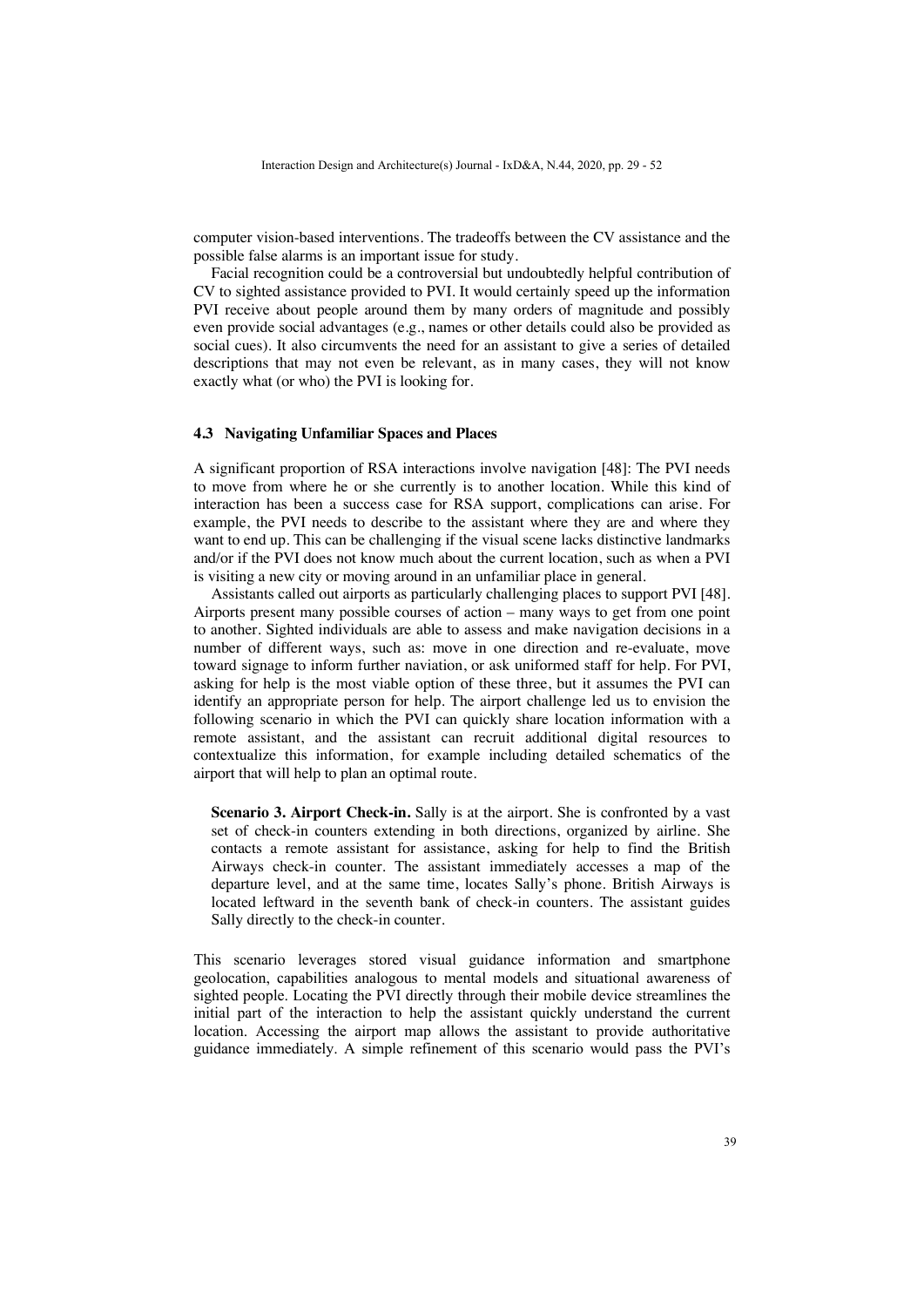location information directly to the mapping service, displaying all the location information in a single view for more convenient guidance.

This envisionment strengthens and streamlines the basic navigation scenario that is already known to be a strong point for remote sighted assistance. One possible cost of this envisionment is the integration of maps into the interaction. Assistants may already be too busy and overwhelmed to take on additional information. Another downside is the direct sharing of the PVI's location, though it seems feasible to incorporate the same sort of one-time opt-in dialog structures that have become common in mobile applications or to construe the assistant-PVI relationship as an authenticated/secure interaction.

An upside of this envisionment is that it extends ceteris paribus to many similar navigation scenarios. For example, cities often present indistinct visual information. It is possible to be a block from one's target location and yet not be able to see any indication of that. That kind of problem scenario could occur even more easily for a PVI sharing visual information with an assistant through a relatively limited camera view. However, if the assistant was simultaneously accessing interactive maps and tracking the PVI's location on those maps, then the interactions might proceed more quickly and successfully.

#### **4.4 Tracking Dynamic Targets and Obstacles**

PVI using RSA reported that they need to know the distance between themselves and one or more nearby objects, e.g., the distance to a cabinet or interior door, to a small object on a table or counter top, or to a bench or garbage can on a sidewalk [48]. In some cases, it would useful for the PVI to get guidance at the grain of centimeters to avoid knocking over the target object or pushing it away instead of grasping it. A remote sighted assistant can help in these interactions. However, assistants are not always able to provide *enough* distance information because distance is difficult to estimate using two dimensional (video) information.

Particularly challenging distance-to-target issues arise in dynamic environments, for example, in a scenario in which the PVI is moving through a crowded location, such as a grocery store or a public park, in the midst of many other people who are also in motion. The PVI needs to avoid multiple potential collisions with objects that are moving independently through proximal space. The remote sighted assistant can help, but the dialogue could become complicated by the need to refer to multiple other people, each moving along their own distinct trajectory. Providing guidance might involve determining who is the closest threat, and proposing a change in direction to avoid a collision, or proposing that the PVI slow or stop walking altogether to avoid multiple collisions. This led us to envision the following scenario:

**Scenario 4. Walk in the Park.** Harry is out for a walk in a small city park. It's a nice day, and lots of other people are there, too. Harry requests RSA for directional guidance, explaining that he wants to walk a loop through the park and have the assistant describe the scene to him and help him to adjust his path to avoid obstacles. The assistant sees four people close to and in front of Harry. Two of them are crossing his path but not appearing to be moving closer; one is walking in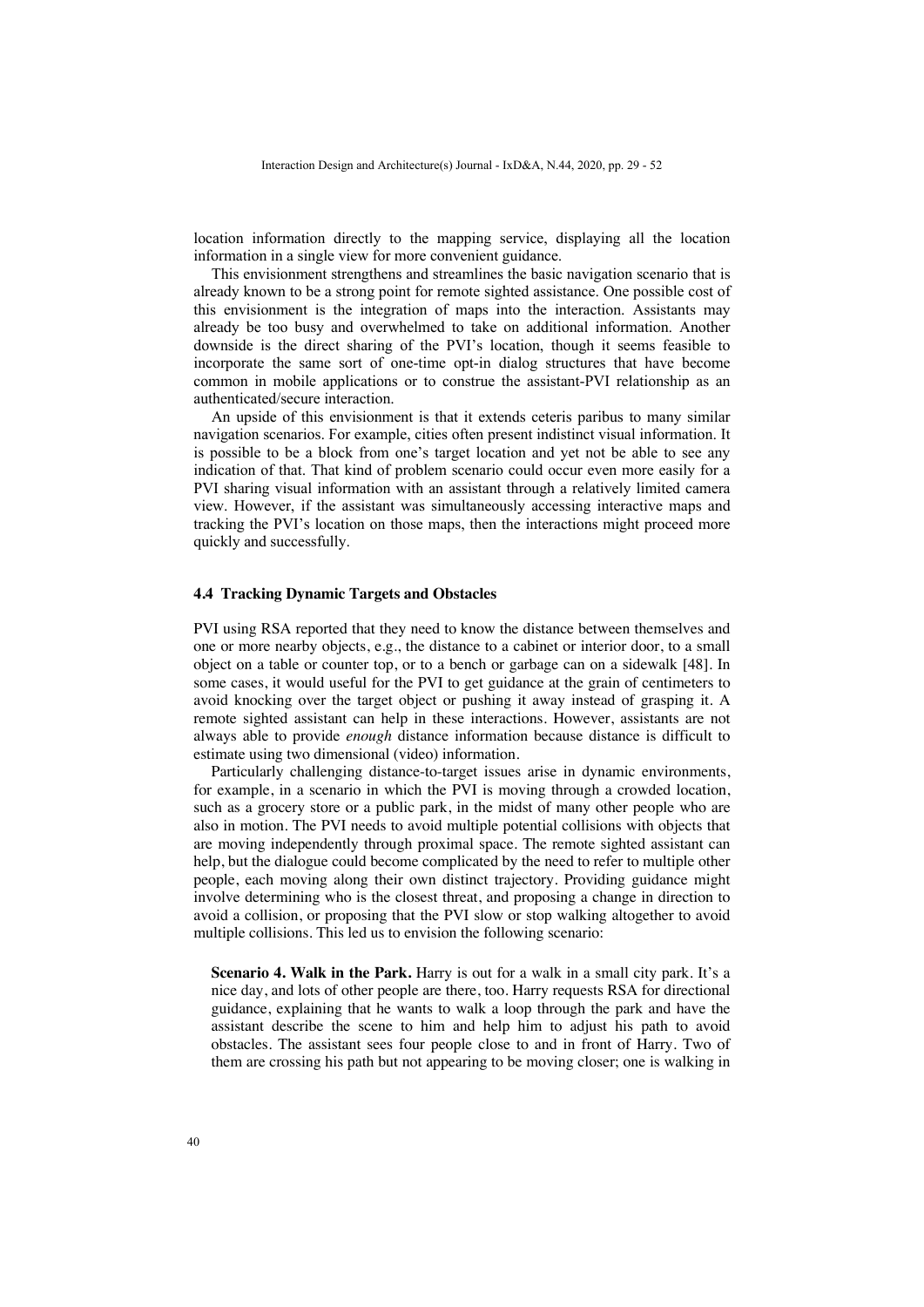a similar direction as Harry; and one is walking toward Harry. The assistant helps him to continuously modify his route and plan ahead but is struggling to determine whether the fourth person is going to collide with Harry, and refers to a CV model that depicts the locations and trajectories of Harry and the people immediately around him. From this analysis, it is clear that the fourth person will indeed cross Harry's path momentarily, and that if Harry turns right or left, he could easily initiate collisions with other people. The assistant immediately suggests that Harry slow down or stop for a moment until the path clears.

This envisionment exploits the capability of CV to construct models of moving objects in three-dimensional space [32]. This capability could augment remote sighted assistance with respect to the challenge of accurately identifying movement trajectories and estimating distances in a dynamic scene from two-dimensional video data. It could also compensate for problems in visual contrast in the video used by the sighted assistant, for example, as a moving object transitions into and out of shade produced by trees. Overall, it allows safer movement in a chaotic, informal social context. This is a case where computer vision addresses a specific challenge for remote sighted assistants and improves the guidance they can provide to PVI.

Beyond supporting collision avoidance, the CV model could be used to enhance understanding and sharing of situational descriptions and rationales. Thereby, it could also help to raise the epistemic level of the prosthetic interaction between the PVI and the assistant.

However, there are possible downsides. For example, in this scenario, the assistant has to perform a more complex role by processing an additional source of information, the model of moving objects, as they guide a PVI. Indeed, because we are positing that the computer vision is more accurate and authoritative in estimating distance-to-target from the video data, this integrated prosthetic design also raises issues of coercion and conflict with automated systems, which are known to undermine human performance [19]. The human assistant would be in the position of regularly overriding their own subjective perceptions in favor of input from computer vision.

In a design envisionment, we cannot be sure these are or would be real problems. However, one reason for envisioning scenarios in the first place is to explore different, *plausible* problems in anticipation of near future engineering and evaluation of RSA prosthetics that incorporate computer vision. In this particular case, the kind of problematic interaction we envision might not occur. We know that humans can be deskilled and demotivated by automation support, but this particular interaction does not exist yet.

#### **4.5 Integrating across Time and Space**

During continuous support provision in remote sighted assistance, it is common for an assistant to be "moving around" with PVI as they navigate the physical world. For example, they guide PVI around malls, within retail and grocery stores, and through parks and other public spaces. In these contexts, it is difficult for PVI to activate and pursue opportunistic goals, because they are aware only of what they can sense, what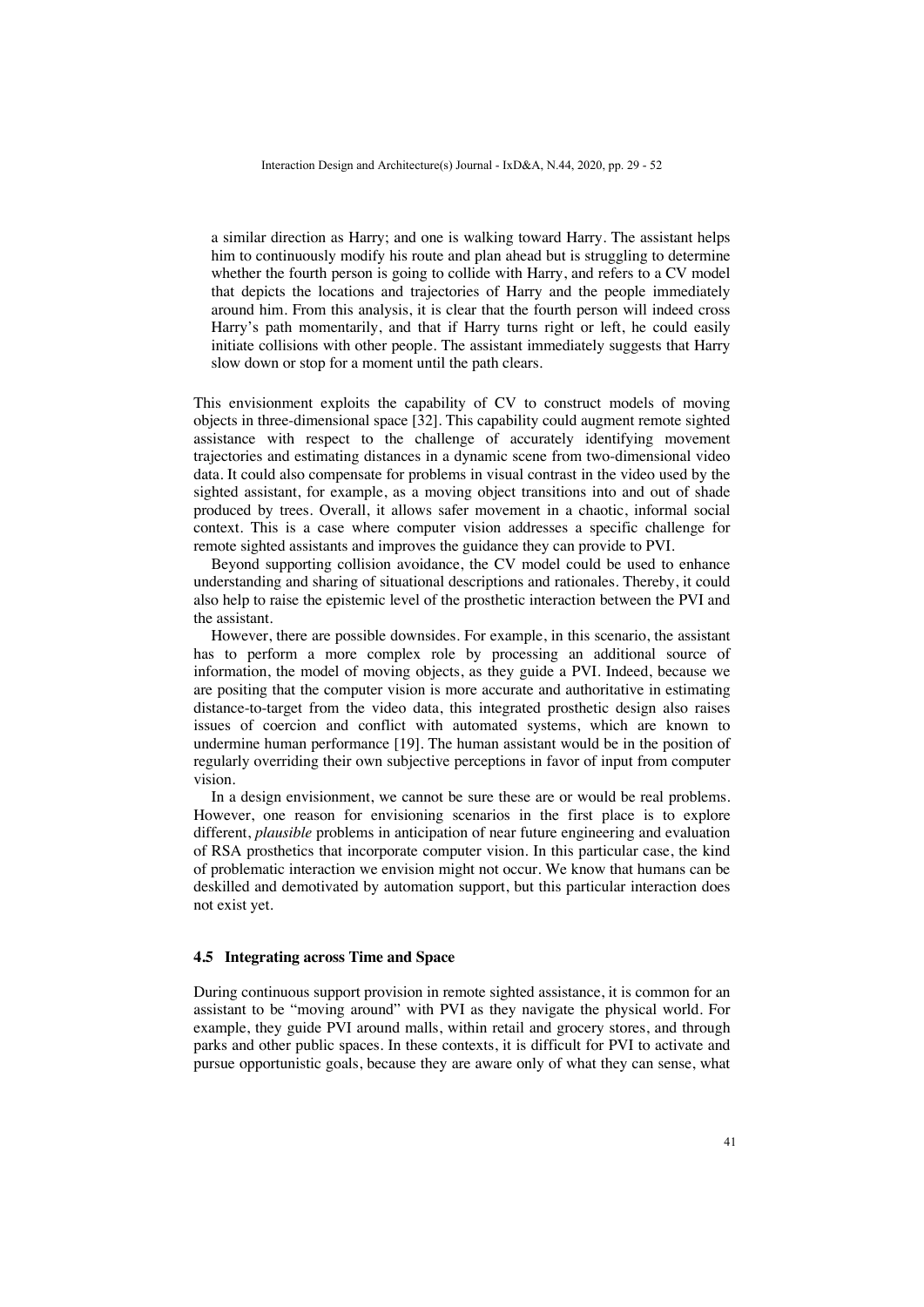they may remember from previous activities in that same place, or what the assistant narrates to them. The assistant's main responsibility is to guide the PVI in the agreedupon task(s). Adding an open-ended, *secondary* task ("tell me anything that seems interesting") may be beyond their capacity.

**Scenario 5. Dinner Specials.** Royce is walking home from work but wants to run a few errands along the way. He requests RSA and asks the assistant to help him pick up his mail from the box he rents at the downtown post office, make a couple of deposits at his bank, and drop off a prescription at the pharmacy. After visiting the post office and bank, Royce is walking down Main Street toward the CVS to drop off a prescription. Royce hears the hum of a small crowd and asks the assistant about the group of people ahead. The assistant can see a line of people outside the 'Fresh from Home' cafe next to a menu board. The CV application also recognizes a board with text on it and automatically zooms in on the text. The assistant reads out the specials to Royce, who decides he might stop for dinner. First, he wants to compare the menu with the specials at his favorite Marigold cafe, which they passed earlier. The assistant repositions the timeline in the CV model to include Marigold and the CV again zooms in to display its specials. Royce is satisfied; Fresh from Home has more interesting specials tonight.

Most people take for granted their ability to formulate and pursue goals in an opportunistic fashion; it is up to them and the details of their current situation about what and how much "off the track" they are willing to go. But for someone with little or no vision, some of the information that could support this sort of opportunistic behavior may not be accessible at the time and place that it is needed. In the scenario, Royce uses his hearing to recognize the buzz of a crowd, and that sets off an exploratory episode that causes him to eventually change his plans to include dinner. Because some of the information relevant to his new goal was encountered in an earlier time and place, the assistant cannot provide all the information needed. Fortunately the computer vision application maintains some limited visual memory that the assistant can "call up" and investigate on behalf of Royce.

Of course there is no guarantee that "older" visual content will still be available through the computer vision application; the PVI and assistant would then need to decide how important this information is, for example, is it worth revisiting a place (the Marigold) to gather it, or should the new goal be pursued using just what is now available. Nevertheless, the scenario shows how the combination of special perceptual functions (zooming) can combine productively with one possible side effect of processed video content (a sort of ad hoc visual memory).

### **4.6 Reflection**

The design scenarios we identified and analyzed can be viewed through the lens of *universal design* (related concepts include inclusive design, accessible design, and design for all [61]). The key idea of universal design is that the tension between designs appropriate for people with disabilities and designs appropriate for people without disabilities can be less than we might expect. Universal design argues that it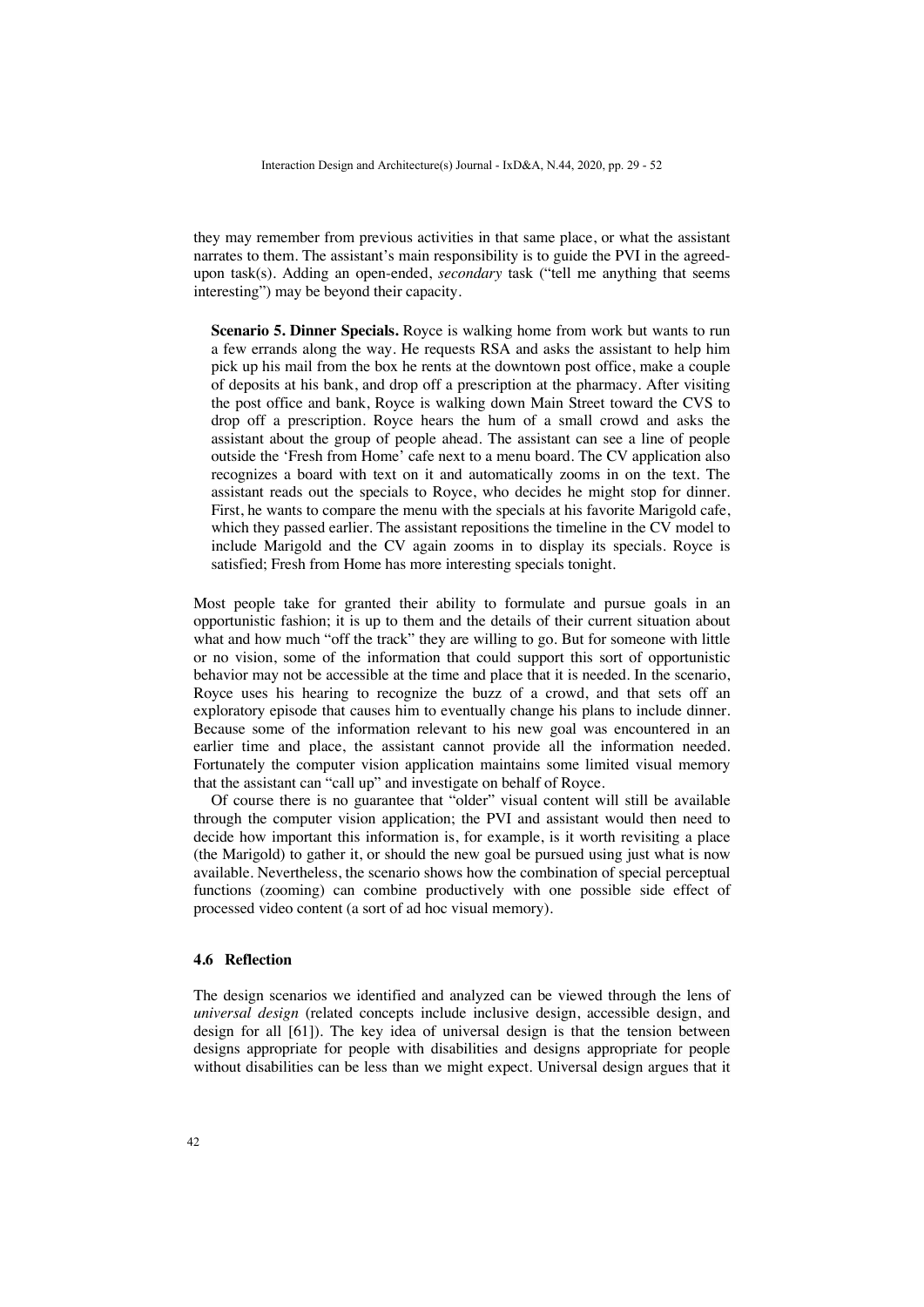is reasonable to try to address all people, and that designers should remain open to insights on behalf of all people, hence *universal*.

We are impressed that some of our design scenarios appear to be universal in some respects. For example, walking around a busy park with other people running or cycling in various directions, roller skating, or chasing their children can be chaotic and potentially dangerous for a person with visual impairment, but perhaps an elderly or otherwise frail person might feel safer if supported by a remote assistant and potential collision warnings. Similarly, accessing a personal library of faces to identify a person across the room is clearly valuable to a person with visual impairment, but sighted people frequently experience recognition of a face, but some uncertainty about who exactly it is. We are not arguing that there is a perfect and complete confluence between visual prosthetics and worthwhile personal devices, but it appears that some of the capabilities we envisioned could have broader utility.

## **5 Discussion**

We were inspired by expressions of interest by PVI we work with in remote sighted assistance to think about how computer vision and RSA could be combined and mutually leveraged. In this paper, we took a design analysis perspective, envisioning a series of specific interaction scenarios with respect to how an integrated prosthetic could address challenges or realize new opportunities in supporting PVI. These scenarios were grounded in empirical studies of current remote sighted assistance [48].

In human-centered design, a well-established approach to understanding how people might experience and appropriate new technologies, particularly recognition technologies, is the Wizard of Oz [41]. In this paradigm, a user interface is presented to a participant, but "behind the curtain," there is a person who uses their human faculties to provide the recognition capability. Indeed, recent research has employed this approach for prosthetic interactions by having a research team confederate review camera feeds in real time to identify visual content [48]. From this standpoint, RSA takes the Wizard of Oz paradigm even more seriously, in that the sighted human assistant not only does the recognition but also participates in a conversational interaction with the PVI about the content.

### **5.1 Enhancing RSA with CV**

Our investigation considered how integrating RSA with CV might provide a better assistive service than current video-mediated, sighted assistance services. This involved, for example, integrating information from general online information systems, such as airport schematic databases, into RSA conversations. There could also be more personalized databases, such as libraries of friends or co-workers faces. In these examples, information that a sighted assistant might not otherwise have access to becomes available and, thus, potentially strengthens their capacity to provide assistance. In the Airport Check-in scenario, for instance, the assistant can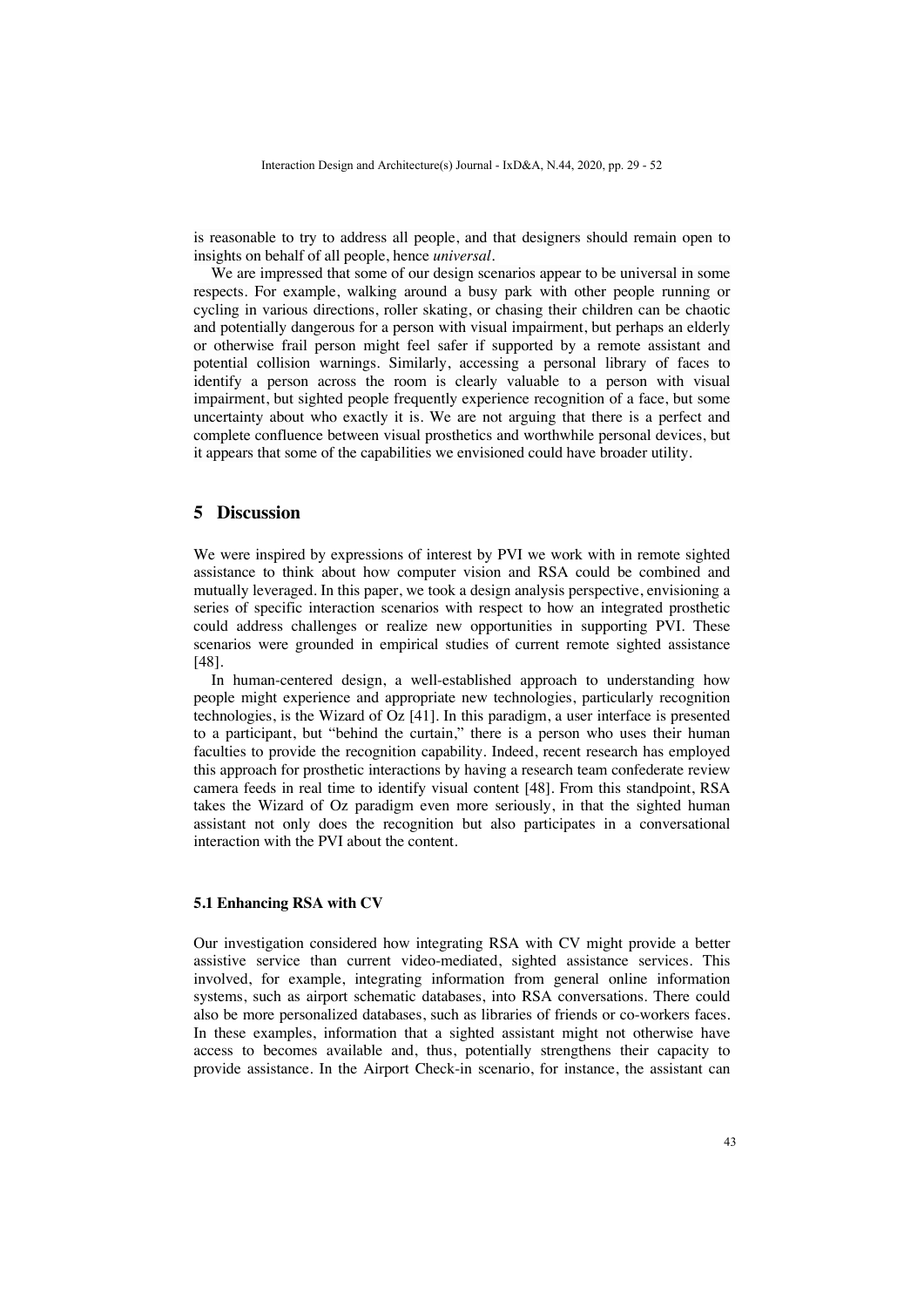provide much more fine-grained navigational guidance if they have access to an airport map. In the Office Party scenario, they can identify which co-workers are present in the room. A possible downside to computer vision in these scenarios is that they create more work for the assistant.

Our design scenarios each raise specific claims about how CV might enhance RSA. These envisionments provide concrete guidance for further engagement with PVI and for designing interactive prototypes. They also provide guidance for refining the requirements that direct research in computer vision. They help us more specifically focus attention on how visual prosthetics that integrate RSA and CV provide value to PVI and to human assistants.

#### **5.2 Improving CV Requirements Through RSA**

Our second research question asked what we might learn about CV-based prosthetics by developing and using an integrated approach. Developing plausible, near-future RSA scenarios involving CV helps to articulate questions and issues that can guide CV research. For example, our design analysis identified ways to augment RSA interactions in ways that leverage Internet services and information beyond what CV alone could provide. The Airport Check-in scenario assumes that the remote assistant has access to stored airport schematics. Human vision, broadly understood, depends on mental models of places and on visual reasoning and memory. These capabilities are not part of the core visual system, but they are crucial to making the visual system effective in real interactions in the world. The Walk in the Park scenario leverages CV to construct models of dynamic targets and obstacles, which require the assistant to interpret and translate the model into concrete directions to a PVI so that they avoid a collision or reach the desired dynamic target.

Our scenario analysis emphasizes the degree to which effective human vision depends on encyclopedic information, such as knowledge of how spaces are organized in general as well as mental maps of spaces, including very specific spaces like one's home. In our scenarios, vision is dynamic, viewpoints are constantly changing, and various kinds of objects are moving through the shared immediate space. The sighted assistants are much more valuable for their ability to recognize colleagues' faces or precisely which check-in counter a PVI needs to approach. Each of these two topics could serve as a seed for future CV research projects.

A longstanding goal for CV research is the analysis of static displays. CV can recognize, with some accuracy, people, their facial expressions and age, objects and text, landmarks, and so forth. However, effectively tracking and predicting the movement of dynamic targets and obstacles remains a challenge, and this is precisely the type of progress necessary in order to realize a scenario like Walk in the Park. Moreover, Walk in the Park may be typical of many other interactions in which PVI navigate offices, buses, crowded stores and sidewalks, all of which put them into dynamic systems with lots of moving parts (e.g., people, animals, cars, bicycles, etc.) [49]. Assistants report that they are overwhelmed at times by the volume of dynamic information that must be processed to enable them to safely guide PVI to their destinations [48]. Knowing where an object is at any one moment is of little value if it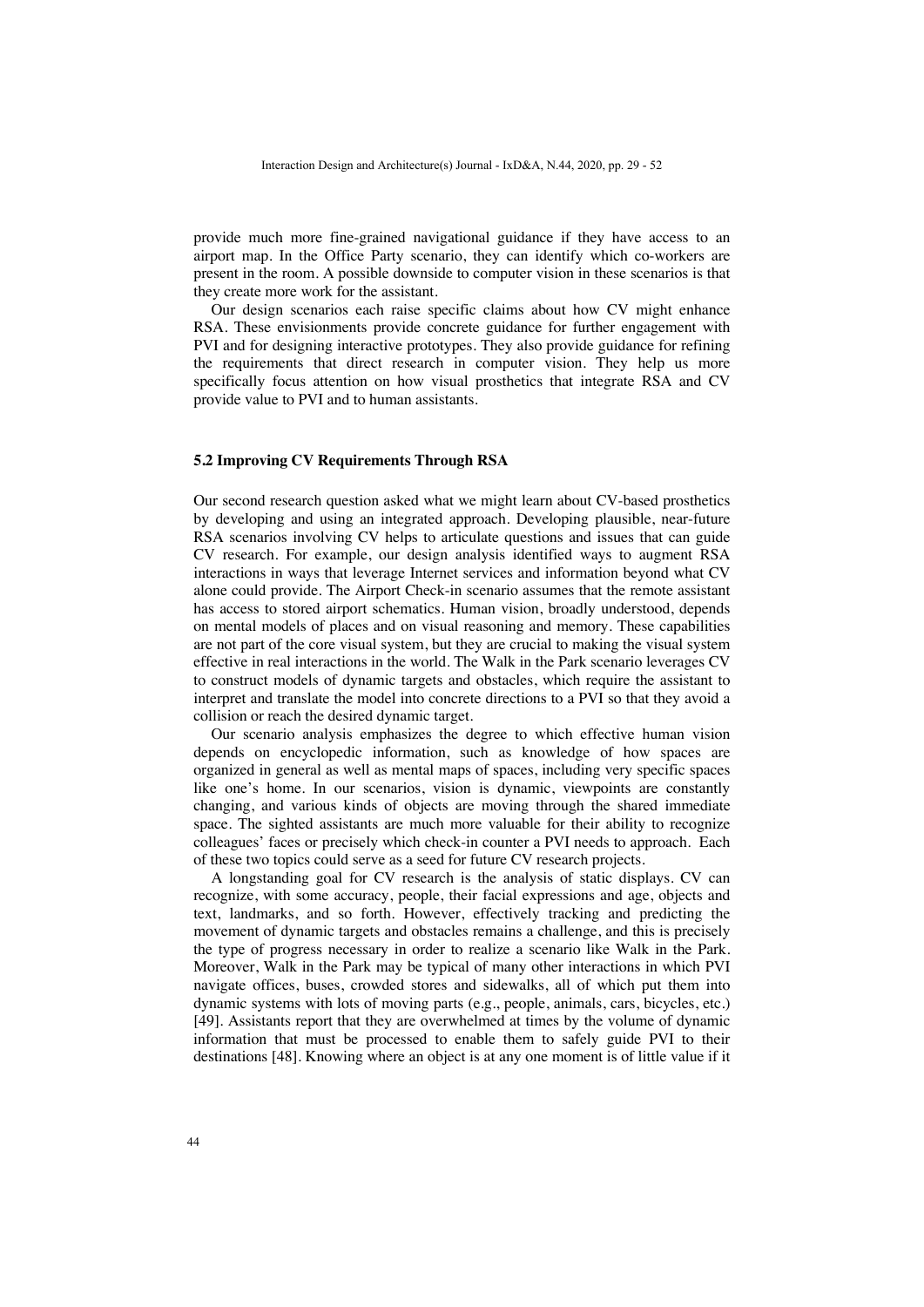is traveling through space. There is a need to prioritize CV research that aims to track dynamic objects, modeling and predicting movement trajectories.

It is also important to consider how CV may be integrated with human stakeholders. For example, recognizing the presence of a human face is not enough to determine whether and how that face could be meaningful to PVI. It is important to determine whose face it is, how that person is related to the PVI, and how they are relevant at the moment. Facial recognition per se is insufficient to convey these kinds of answers. In our scenarios, the assistants are much more valuable to PVI if they can recognize what is important and why.

For RSA applications, CV also needs to be usable for the everyday person. There are a few groups that have access to and frequently utilize CV, but it is not common in the general population to have experience with such technology. If someone without technical expertise is to launch and interact with computer vision while providing real-time support to PVI, making adjustments to fit their needs along the way, there needs to be a simple, user-friendly interface through which they can easily manipulate the software while multitasking. Control over the computer would improve the RSA in any of our scenarios. This is also a promising research direction to pursue as CV use expands and becomes more accessible and useful to the everyday person.

### **5.3 CV-enhanced RSA versus Pure CV**

Our third research question asked how an integrated approach might be better than a pure CV approach. Our investigation identified scenarios in which remote assistants interact with PVI to refine or modify goals during an interaction. The actors carry out a conversation through which they achieve vision. For example, the Walk in the Park scenario raises the possibility of a constant stream of dynamic targets and obstacles, which could stress a collision prediction algorithm. In such cases, a remote assistant may need to be prepared to "override" the recommended path or action. On the other hand, the Dinner Specials scenario illustrates the value of combining CV with a sighted human assistant. A sighted assistant may recognize the possibility of an unplanned opportunity like stopping for dinner at a new cafe whereas a pure CV system may not. Such an interaction is not merely one of "recognition," instead it is improvisation and problem solving.

RSA protocols – the kinds of guidance interactions that occur between human assistants and PVI – are constrained by guidance policies and by the strengths and limitations and the information the human assistant receives or can access. As an example of such a policy constraint, Aira agents do not provide guidance during the time a PVI is crossing a street. Guidance is provided immediately before the PVI enters an intersection, and immediately after, but not during the crossing. The reasoning for this policy is that the PVI should concentrate attention on their own mobility skills and not be distracted by external guidance. This sort of constraint on RSA protocols is explicit doctrine. Aira agents learn the street crossing rule as part of their job training [48].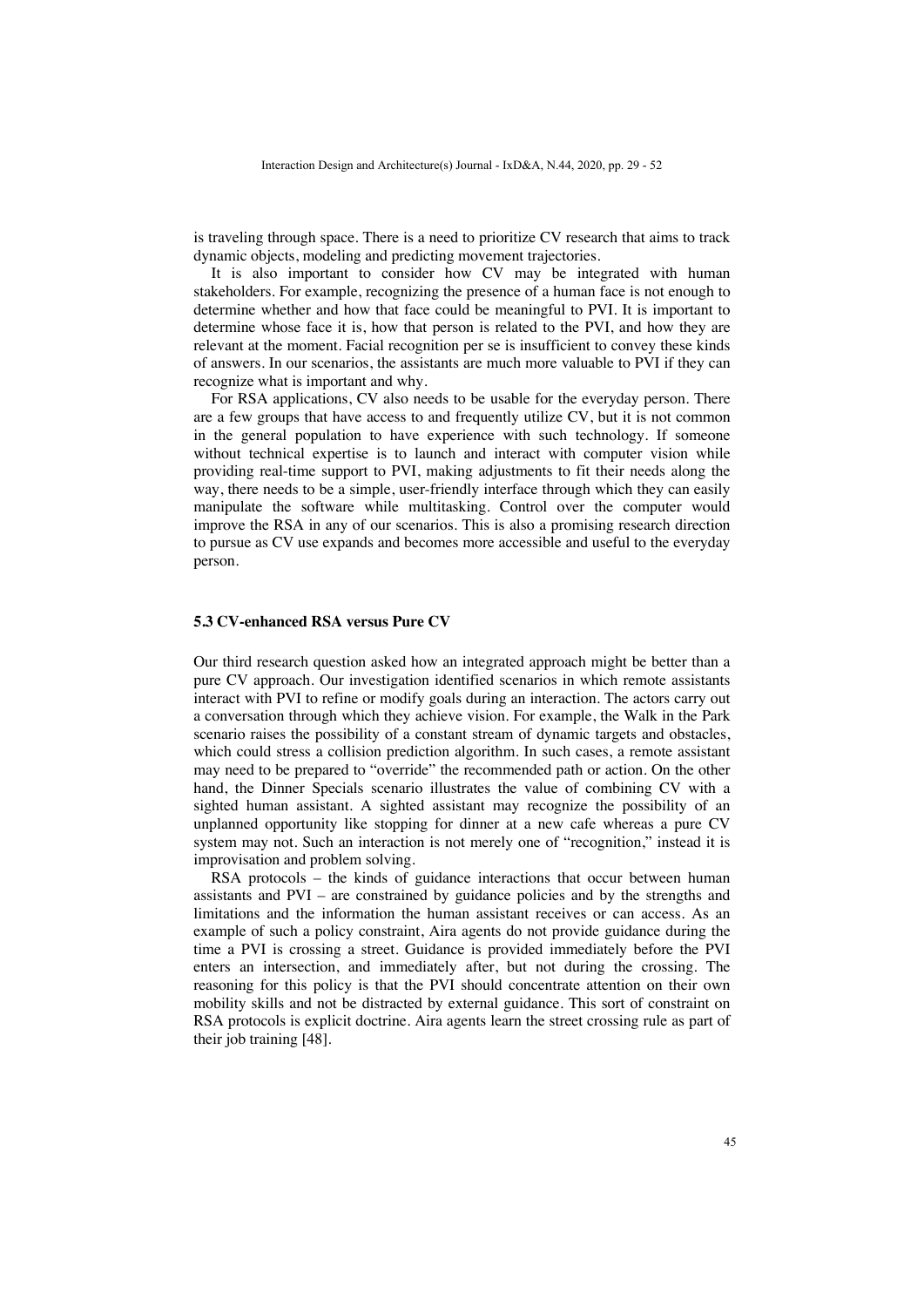Constraints arising from characteristics of the information available to the human assistant are typically more implicit. As an example, it is difficult to read small print on a medicine bottle, especially when the PVI holds it in at an unusual angle. It might be difficult to diagnose a commotion happening behind the PVI (based on ambient sound) unless the PVI pointed their camera in the direction of the commotion. We hypothesize that our envisionment scenarios can be used to "probe" PVI and experienced human assistants (such as the Aira assistants) for more specific implicit knowledge about RSA protocols [15], [33].

The RSA protocol leverages the design metaphor of walking with a human partner [13], [88], [89], [90]. This makes such a service easy to understand for PVI. It engages pre-existing conversational skills from both the assistants and PVI. Indeed, the human partner metaphor can be seen as a design strategy for "explainable AI" [27]. In current human-to-human implementations of RSA, assistants and PVI do a lot of explaining to one another – explaining goals, constraints, and situations [48]. It is becoming widely recognized that effective AI, including CV, must be accountable and explain itself to humans [77].

As we contemplate integrating computer vision capabilities to enhance the resources available for providing guidance to PVI, this also raises the question of whether the human partner metaphor should be critically rethought. One concrete question is whether computer vision analyses could be used to better inform the assistants or directly inform the PVI: If the computer vision informs the assistant, the assistant would be better informed but also might have a rather different job; instead of primarily monitoring the audio and video feeds from the PVI's device, they might have several other displays to view and/or feeds to monitor. If the computer vision directly informs the PVI, the RSA interaction protocols would be entirely different in that there would be two sources of guidance and potentially multiparty conversations about courses of action.

### **6 Conclusion**

We presented a series of envisionment scenarios to explore ways of integrating computer vision (CV) with video-mediated, remote sighted assistance (RSA) for people with visual impairments. Scenarios support the exploration and development of plausible, near-future design and research problems. These scenarios explore how computer vision can complement sighted human assistants and provide a foundation on which to build a research program to realize these envisionments. We suggested how human assistants can provide better support with regard to: (1) enhancing video image quality, (2) recognizing faces, (3) navigating unfamiliar spaces and places, (4) tracking dynamic targets and obstacles, and (5) supporting opportunistic goal achievement. We acknowledge that, in each scenario, computer vision could overburden assistants who already have a lot of information to process in order to provide support to PVI. These scenarios are a concrete step in understanding how to integrate RSA and CV approaches to visual prosthetics, how to identify new requirements for computer vision through creating and deploying integrated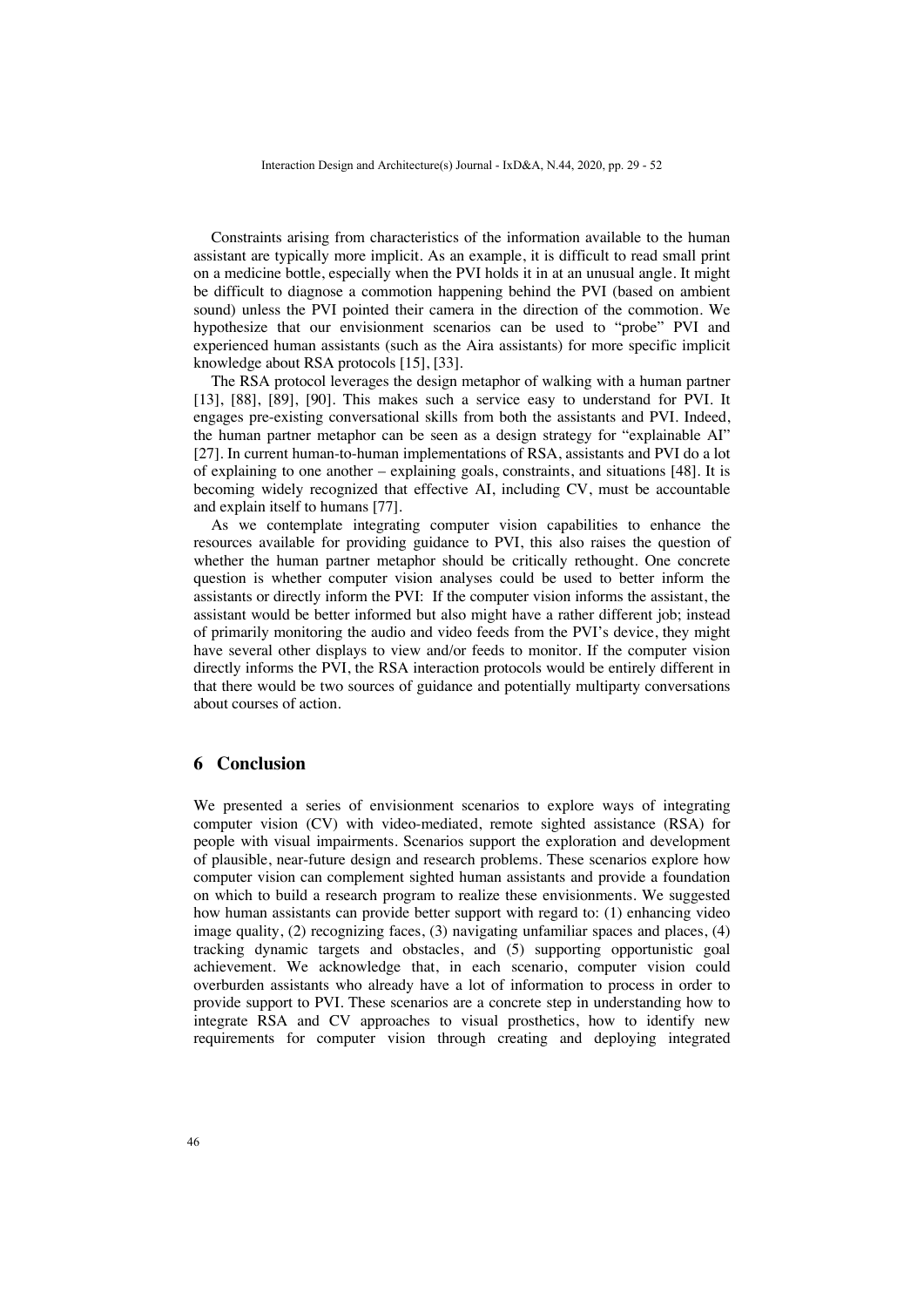prosthetics, and how to understand the potential benefits of integrated approaches relative to current CV and RSA initiatives.

**Acknowledgments.** This work was supported by US National Science Foundation (award 1317560). Jordan Beck is now at the Milwaukee School of Engineering in Milwaukee, Wisconsin, USA.

# **References**

- 1. Amemiya, T., & Sugiyama, H. Haptic handheld wayfinder with pseudo-attraction force for pedestrians with visual impairments. In Proceedings of the 11th international ACM SIGACCESS conference on Computers and accessibility (pp. 107-114). ACM (2009)
- 2. Anam, A. I., Alam, S., & Yeasin, M. Expression: A dyadic conversation aid using google glass for people with visual impairments. In Proceedings of the 2014 acm international joint conference on pervasive and ubiquitous computing: Adjunct publication (pp. 211-214). ACM (2014)
- 3. Avital, M., Boland, R. J., & Lyytinen, K. Introduction to designing information and organizations with a positive lens. *Information and Organization*, *19*(3), 153-161 (2009)
- 4. Azenkot, S., Ladner, R. E., & Wobbrock, J. O. Smartphone haptic feedback for nonvisual wayfinding. In The proceedings of the 13th international ACM SIGACCESS conference on Computers and accessibility (pp. 281-282). ACM (2011)
- 5. Badino, H., Franke, U., & Pfeiffer, D. The stixel world-a compact medium level representation of the 3d-world. In Joint Pattern Recognition Symposium (pp. 51-60). Springer, Berlin, Heidelberg. (2009)
- 6. Ball, L. J., & Ormerod, T. C. Structured and opportunistic processing in design: A critical discussion. International Journal of Human-Computer Studies, 43(1), 131-151 (1995)
- 7. Bay, H., Ess, A., Tuytelaars, T., & Van Gool, L. Speeded-up robust features (SURF). Computer vision and image understanding, 110(3), 346-359 (2008)
- 8. Behmer, J., & Knox, S. LocalEyes: accessible GPS and points of interest. In Proceedings of the 12th international ACM SIGACCESS conference on Computers and accessibility (pp. 323-324). ACM (2010)
- 9. BeMyEyes https://www.bemyeyes.com/
- 10. Bermudez-Cameo, J., Badias-Herbera, A., Guerrero-Viu, M., Lopez-Nicolas, G., & Guerrero, J. J. RGB-D computer vision techniques for simulated prosthetic vision. In Iberian Conference on Pattern Recognition and Image Analysis (pp. 427-436). Springer, Cham (2017)
- 11. Bigham, J. P., Jayant, C., Ji, H., Little, G., Miller, A., Miller, R. C., ... & Yeh, T. VizWiz: nearly real-time answers to visual questions. In Proceedings of the 23nd annual ACM symposium on User interface software and technology (pp. 333-342). (2010)
- 12. Bigham, J. P., Jayant, C., Miller, A., White, B., & Yeh, T. VizWiz:: LocateIt-enabling blind people to locate objects in their environment. In 2010 IEEE Computer Society Conference on Computer Vision and Pattern Recognition-Workshops (pp. 65-72). IEEE. (2010)
- 13. Blackwell, A. F. The reification of metaphor as a design tool. ACM Transactions on Computer-Human Interaction (TOCHI), 13(4), 490-530 (2006)
- 14. BlindSqure. http://www.blindsquare.com/
- 15. Boehner, K., Vertesi, J., Sengers, P., & Dourish, P. How HCI interprets the probes. In Proceedings of the SIGCHI conference on Human factors in computing systems(pp. 1077- 1086). ACM (2007)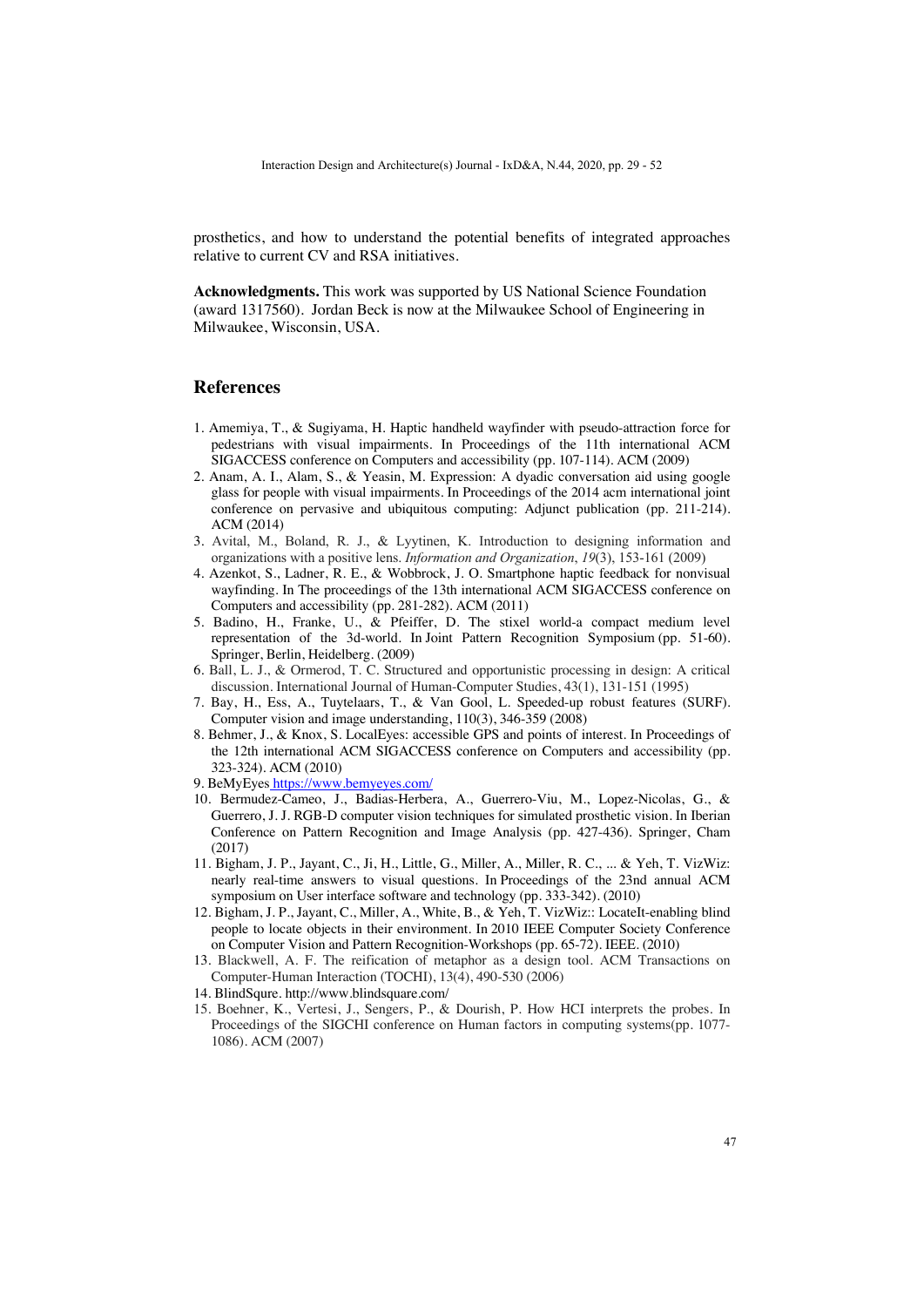- 16. Brady, E. L., Zhong, Y., Morris, M. R., & Bigham, J. P. Investigating the appropriateness of social network question asking as a resource for blind users. In Proceedings of the 2013 conference on Computer supported cooperative work (pp. 1225-1236). (2013)
- 17. Brady, E., Morris, M. R., Zhong, Y., White, S., & Bigham, J. P. Visual challenges in the everyday lives of blind people. In Proceedings of the SIGCHI Conference on Human Factors in Computing Systems (pp. 2117-2126). ACM (2013)
- 18. Branson, S., Wah, C., Schroff, F., Babenko, B., Welinder, P., Perona, P., & Belongie, S. Visual recognition with humans in the loop. In European Conference on Computer Vision (pp. 438-451). Springer, Berlin, Heidelberg (2010)
- 19. Carr, N. The glass cage: Automation and us. (2013)
- 20. Carroll, J. M., Neale, D. C., Isenhour, P. L., Rosson, M. B., & McCrickard, D. S. Notification and awareness: synchronizing task-oriented collaborative activity. International Journal of Human-Computer Studies, 58(5), 605-632 (2003)
- 21. Chincha, R., & Tian, Y. Finding objects for blind people based on SURF features. In Bioinformatics and Biomedicine Workshops (BIBMW), 2011 IEEE International Conference on (pp. 526-527). IEEE (2011)
- 22. Coetzee, L., & Olivrin, G. Inclusion through the Internet of Things. In Assistive Technologies. InTech (2012)
- 23. Coroama, V., & Röthenbacher, F. The Chatty Environment–providing everyday independence to the visually impaired. In Workshop on ubiquitous computing for pervasive healthcare applications at UbiComp (2003)
- 24. Denis, G., Jouffrais, C., Vergnieux, V., & Mace, M. Human faces detection and localization with simulated prosthetic vision. In CHI'13 Extended Abstracts on Human Factors in Computing Systems (pp. 61-66). ACM (2013)
- 25. Friedman, A. Framing pictures: The role of knowledge in automatized encoding and memory for gist. Journal of experimental psychology: General, 108(3), 316 (1979)
- 26. Geusebroek, J. M., Van den Boomgaard, R., Smeulders, A. W. M., & Geerts, H. Color invariance. IEEE Transactions on Pattern analysis and machine intelligence, 23(12), 1338- 1350 (2001)
- 27. Gunning, D., Stefik, M., Jaesik Choi, Miller, T., Stumpf, S. & Yang, G.-Z. XAI— Explainable artificial intelligence. Science Robotics, Vol 4, Issue 37 (2019)
- 28. Guo, A., Chen, X. A., & Bigham, J. P. Appliancereader: A wearable, crowdsourced, visionbased system to make appliances accessible. In Proceedings of the 33rd Annual ACM Conference Extended Abstracts on Human Factors in Computing Systems (pp. 2043-2048). ACM (2015)
- 29. Gutiérrez-Gómez, D., Mayol-Cuevas, W., & Guerrero, J. J. Inverse depth for accurate photometric and geometric error minimisation in RGB-D dense visual odometry. 2015 IEEE International Conference on Robotics and Automation (ICRA) (pp. 83-89). IEEE. (2015)
- 30. Horne, L., Alvarez, J., McCarthy, C., Salzmann, M., & Barnes, N. Semantic labeling for prosthetic vision. Computer Vision and Image Understanding, 149, 113-125 (2016)
- 31. Huang, J., Kumar, S. R., Mitra, M., Zhu, W. J., & Zabih, R. Image indexing using color correlograms. In Computer Vision and Pattern Recognition, 1997. Proceedings., 1997 IEEE Computer Society Conference on(pp. 762-768). IEEE (1997)
- 32. Hub, A., Hartter, T., & Ertl, T. Interactive localization and recognition of objects for the blind. In California State University, Northridge Center on Disabilities' 21st Annual International Technology and Persons with Disabilities Conference (2006)
- 33. Hutchinson, H., Mackay, W., Westerlund, B., Bederson, B. B., Druin, A., Plaisant, C., ... & Roussel, N. Technology probes: inspiring design for and with families. In Proceedings of the SIGCHI conference on Human factors in computing systems (pp. 17-24). ACM (2003)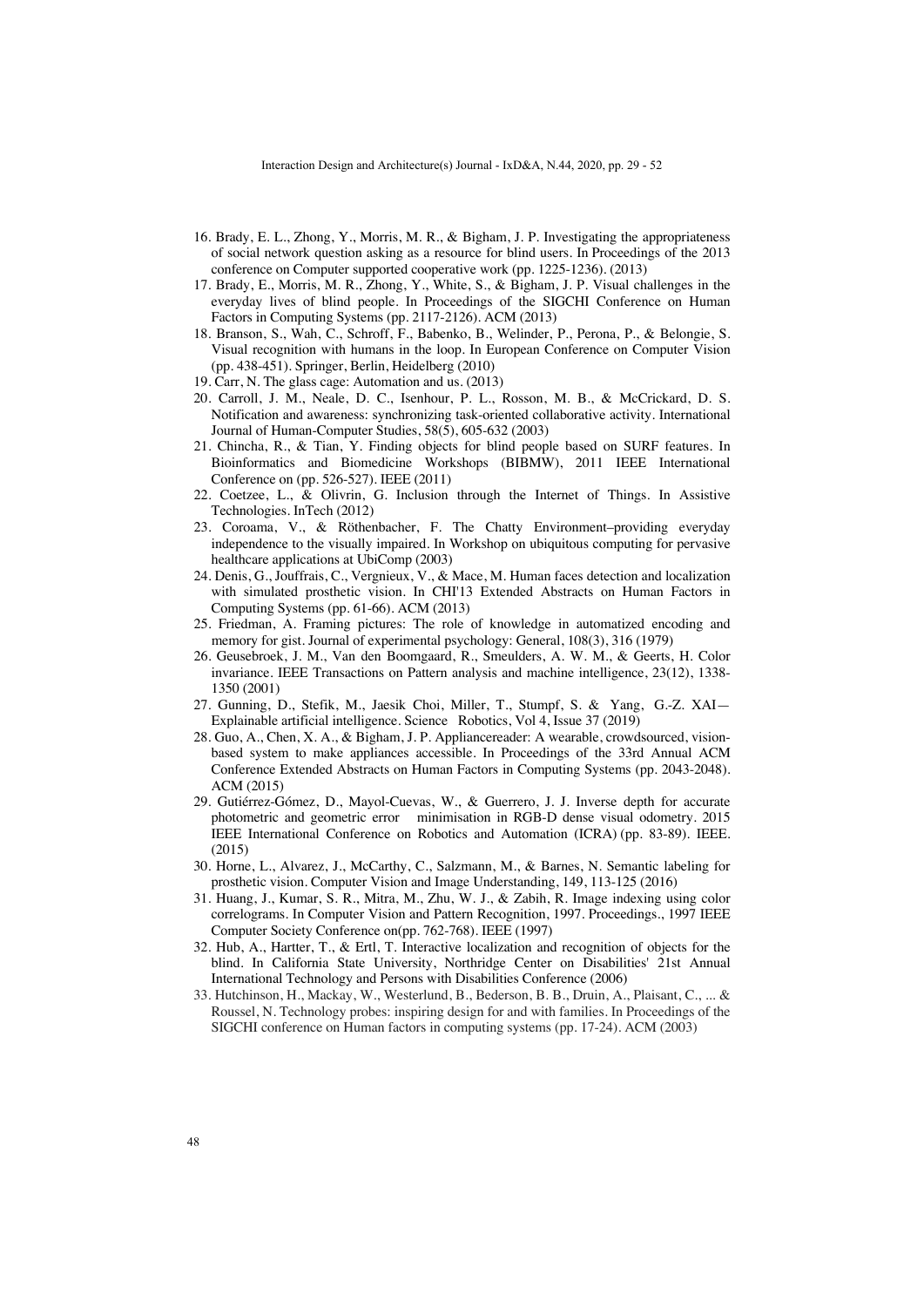- 34. Jacquet, C., Bellik, Y., & Bourda, Y. Electronic locomotion aids for the blind: Towards more assistive systems. In Intelligent Paradigms for Assistive and Preventive Healthcare (pp. 133-163). Springer, Berlin, Heidelberg (2006)
- 35. Jafri, R., Ali, S. A., Arabnia, H. R., & Fatima, S. Computer vision-based object recognition for the visually impaired in an indoors environment: a survey. The Visual Computer, 30(11), 1197-1222 (2014)
- 36. Jayant, C., Acuario, C., Johnson, W., Hollier, J., & Ladner, R. V-braille: haptic braille perception using a touch-screen and vibration on mobile phones. In Proceedings of the 12th international ACM SIGACCESS conference on Computers and accessibility (pp. 295-296). ACM (2010)
- 37. Jayant, C., Ji, H., White, S., & Bigham, J. P. Supporting blind photography. In The proceedings of the 13th international ACM SIGACCESS conference on Computers and accessibility (pp. 203-210). (2011)
- 38. Kane, S. K., Frey, B., & Wobbrock, J. O. Access lens: a gesture-based screen reader for real-world documents. In Proceedings of the SIGCHI Conference on Human Factors in Computing Systems (pp. 347-350). ACM (2013)
- 39. Kawai, Y., & Tomita, F. A support system for visually impaired persons to understand three-dimensional visual information using acoustic interface. In Pattern Recognition, 2002. Proceedings. 16th International Conference on (Vol. 3, pp. 974-977). IEEE (2002)
- 40. Kayukawa, S., Higuchi, K., Guerreiro, J., Morishima, S., Sato, Y., Kitani, K., & Asakawa, C. BBeep: A Sonic Collision Avoidance System for Blind Travellers and Nearby Pedestrians. In Proceedings of the 2019 CHI Conference on Human Factors in Computing Systems (p. 52). ACM. (2019)
- 41. Kelley, J. F. An iterative design methodology for user-friendly natural language office information applications. ACM Transactions on Office Information Systems, 2:1, 26–41 (1984)
- 42. KNFB Reader https://knfbreader.com/
- 43. Krizhevsky, A., Sutskever, I., & Hinton, G. E. Imagenet classification with deep convolutional neural networks. In Advances in neural information processing systems (pp. 1097-1105) (2012)
- 44. Kruger, C., & Cross, N. Solution driven versus problem driven design: strategies and outcomes. Design Studies, *27*(5), 527-548 (2006)
- 45. Kulyukin, V., & Kutiyanawala, A. From ShopTalk to ShopMobile: vision-based barcode scanning with mobile phones for independent blind grocery shopping. In Proceedings of the 2010 Rehabilitation Engineering and Assistive Technology Society of North America Conference (RESNA 2010), Las Vegas, NV (Vol. 703, pp. 1-5) (2010)
- 46. Lanigan, P. E., Paulos, A. M., Williams, A. W., Rossi, D., & Narasimhan, P. Trinetra: Assistive Technologies for Grocery Shopping for the Blind. In ISWC (pp. 147-148) (2006)
- 47. LeCun, Y., Bengio, Y., & Hinton, G. Deep learning. nature, 521(7553), 436 (2015)
- 48. Lee, S., Reddie, M., Tsai, C., Beck, J., Rosson, M., & Carroll, J.M. The Emerging Professional Practice of Remote Sighted Assistance for People with Visual Impairments Proceedings of the 2020 CHI Conference on Human Factors in Computing Systems (HI, USA) (2020)
- 49. Lee, S., Yuan, C. W., Hanrahan, B. V., Rosson, M. B., & Carroll, J. M. Reaching Out: Investigating Different Modalities to Help People with Visual Impairments Acquire Items. In Proceedings of the 19th International ACM SIGACCESS Conference on Computers and Accessibility (pp. 389-390). ACM (2017)
- 50. Liu, X., Doermann, D., & Li, H. Mobile visual aid tools for users with visual impairments. In Mobile Multimedia Processing (pp. 21-36). Springer, Berlin, Heidelberg (2010) 51. Liu, M. Y., Lin, S., Ramalingam, S., & Tuzel, O. Layered interpretation of street view images. *arXiv preprint* (2015)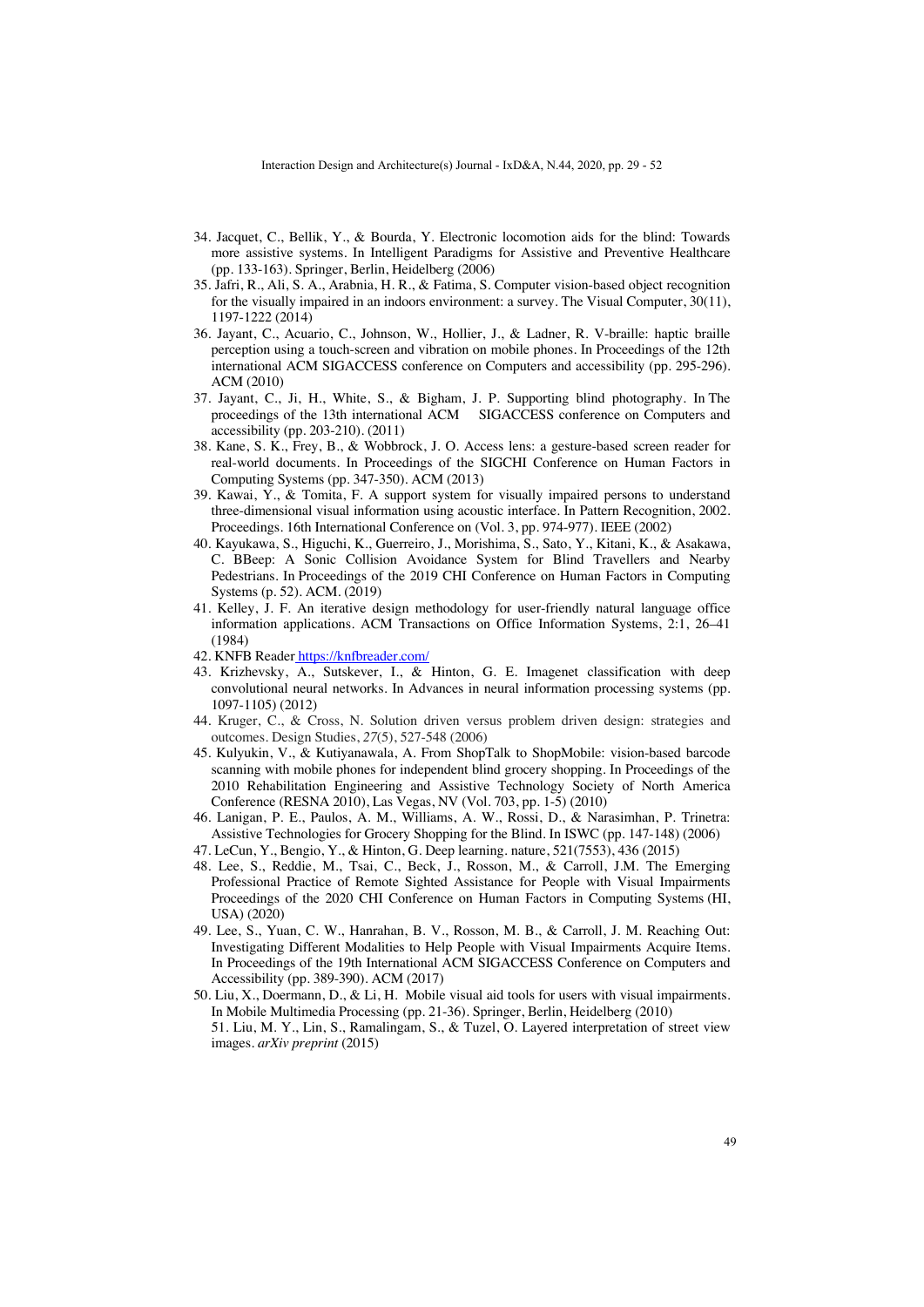- 52. López-de-Ipiña, D., Lorido, T., & López, U. Blindshopping: enabling accessible shopping for visually impaired people through mobile technologies. In International Conference on Smart Homes and Health Telematics (pp. 266-270). Springer, Berlin, Heidelberg (2011)
- 53. Lowe, D. G. Distinctive image features from scale-invariant keypoints. International journal of computer vision,  $60(2)$ ,  $91-110(2004)$
- 54. Makino, H., Ishii, I., & Nakashizuka, M. Development of navigation system for the blind using GPS and mobile phone combination. In Engineering in Medicine and Biology Society, 1996. Bridging Disciplines for Biomedicine. Proceedings of the 18th Annual International Conference of the IEEE (Vol. 2, pp. 506-507). IEEE (1996)
- 55. Martinez, M., Roitberg, A., Koester, D., Stiefelhagen, R., & Schauerte, B. Using technology developed for autonomous cars to help navigate blind people. In Proceedings of the IEEE International Conference on Computer Vision (pp. 1424-1432). (2017)
- 56. McDaniel, T. L., Kahol, K., Villanueva, D., & Panchanathan, S. Integration of RFID and computer vision for remote object perception for individuals who are blind. In Proceedings of the 2008 Ambi-Sys workshop on Haptic user interfaces in ambient media systems (p. 7). ICST (Institute for Computer Sciences, Social-Informatics and Telecommunications Engineering) (2008)
- 57. Microsoft SoundScape https://www.microsoft.com/en-us/research/product/soundscape/
- 58. Mur-Artal, R., Montiel, J. M. M., & Tardos, J. D. ORB-SLAM: a versatile and accurate monocular SLAM system. IEEE transactions on robotics, *31*(5), 1147-1163. (2015)
- 59. Newell, A.F., Arnott, J.L., Carter, K. & Cruickshank, G. Listening typewriter simulation studies. International Journal of Man-Machine Studies, 33(1), Pages 1-19 (1990)
- 60. Oliva, A., & Torralba, A. Modeling the shape of the scene: A holistic representation of the spatial envelope. International journal of computer vision, 42(3), 145-175 (2001)
- 61. Persson, H., Åhman, H., Yngling, A.A. Gulliksen, J. Universal design, inclusive design, accessible design, design for all: different concepts—one goal? On the concept of accessibility—historical, methodological and philosophical aspects. Universal Access in the Information Society 14(4): 505-526 (2015)
- 62. Pfeiffer, D., Erbs, F., & Franke, U. Pixels, stixels, and objects. In European Conference on Computer Vision (pp. 1-10). Springer, Berlin, Heidelberg. (2012)
- 63. Pielot, M., Poppinga, B., Heuten, W., & Boll, S. A tactile compass for eyes-free pedestrian navigation. In IFIP Conference on Human-Computer Interaction (pp. 640-656). Springer, Berlin, Heidelberg (2011)
- 64. Rümelin, S., Rukzio, E., & Hardy, R. NaviRadar: a novel tactile information display for pedestrian navigation. In Proceedings of the 24th annual ACM symposium on User interface software and technology (pp. 293-302). ACM (2011).
- 65. Sánchez, J., & de la Torre, N. Autonomous navigation through the city for the blind. In Proceedings of the 12th international ACM SIGACCESS conference on Computers and accessibility (pp. 195-202). ACM (2010)
- 66. Scharwächter, T., Enzweiler, M., Franke, U., & Roth, S. Stixmantics: A medium-level model for real-time semantic scene understanding. In European Conference on Computer Vision (pp. 533-548). Springer, Cham. (2014)
- 67. Schauerte, B., Martinez, M., Constantinescu, A., & Stiefelhagen, R. An assistive vision system for the blind that helps find lost things. In International Conference on Computers for Handicapped Persons (pp. 566-572). Springer, Berlin, Heidelberg (2012)
- 68. SeeingAI https://www.microsoft.com/en-us/seeing-ai
- 69. Shilkrot, R., Huber, J., Meng Ee, W., Maes, P., & Nanayakkara, S. C. FingerReader: a wearable device to explore printed text on the go. In Proceedings of the 33rd Annual ACM Conference on Human Factors in Computing Systems (pp. 2363-2372). ACM (2015)
- 70. Siagian, C., & Itti, L. Rapid biologically-inspired scene classification using features shared with visual attention. IEEE transactions on pattern analysis and machine intelligence, 29(2), 300-312 (2007)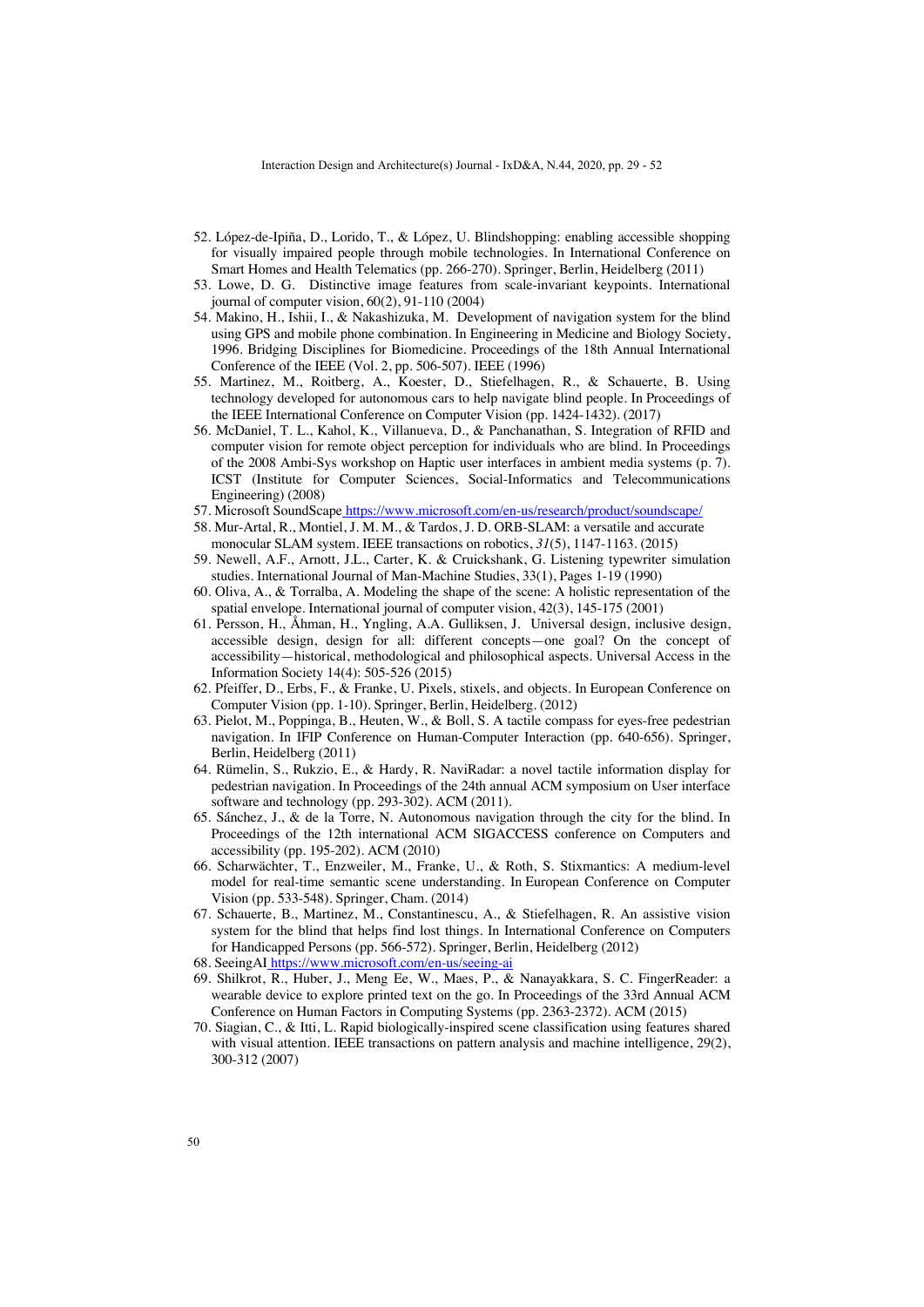- 71. Stepnowski, A., Kamiński, Ł., & Demkowicz, J. Voice maps: the system for navigation of blind in urban area. In Proceedings of the 10th WSEAS international conference on Applied computer and applied computational science (pp. 201-206). World Scientific and Engineering Academy and Society (WSEAS) (2011)
- 72. Sudol, J., Dialameh, O., Blanchard, C., & Dorcey, T. Looktel—A comprehensive platform for computer-aided visual assistance. In Computer Vision and Pattern Recognition Workshops (CVPRW), 2010 IEEE Computer Society Conference on (pp. 73-80). IEEE (2010)
- 73. Tanveer, M. I., Anam, A. S. M., Yeasin, M., & Khan, M. Do you see what I see?: designing a sensory substitution device to access non-verbal modes of communication. In Proceedings of the 15th International ACM SIGACCESS Conference on Computers and Accessibility (p. 10). ACM (2013)
- 74. TapTapSee https://taptapseeapp.com/
- 75. Tekin, E., & Coughlan, J. M. A mobile phone application enabling visually impaired users to find and read product barcodes. In International Conference on Computers for Handicapped Persons (pp. 290-295). Springer, Berlin, Heidelberg (2010)
- 76. Vergnieux, V., Macé, M. J. M., & Jouffrais, C. Wayfinding with Simulated Prosthetic Vision: Performance comparison with regular and structure-enhanced renderings. In Engineering in Medicine and Biology Society (EMBC), 2014 36th Annual International Conference of the IEEE (pp. 2585-2588). IEEE (2014)
- 77. Wang, D., Yang, Q., Abdul, A. and Lim, B.Y. Designing Theory-Driven User-Centric Explainable AI. Proceedings of the 2019 CHI Conference on Human Factors in Computing Systems (Glasgow, Scotland).(2019)
- 78. Wang, H. C., Katzschmann, R. K., Teng, S., Araki, B., Giarré, L., & Rus, D. Enabling independent navigation for visually impaired people through a wearable vision-based feedback system. 2017 IEEE international conference on robotics and automation (ICRA) (pp. 6533-6540). IEEE. (2017)
- 79. Wang, J., Yang, K., Hu, W., & Wang, K. An environmental perception and navigational assistance system for visually impaired persons based on semantic stixels and sound interaction. 2018 IEEE International Conference on Systems, Man, and Cybernetics (SMC) (pp. 1921-1926). IEEE. (2018)
- 80. WebAIM. Screen Reader User Survey # 7 Results (2017)
- 81. Williamson, K., Wright, S., Schauder, D., & Bow, A. The Internet for the blind and visually impaired. Journal of Computer-Mediated Communication, 7(1), JCMC712 (2001)
- 82. Winlock, T., Christiansen, E., & Belongie, S. Toward real-time grocery detection for the visually impaired. In Computer Vision and Pattern Recognition Workshops (CVPRW), 2010 IEEE Computer Society Conference on (pp. 49-56). IEEE (2010)
- 83. Yang, G., & Saniie, J. Indoor navigation for visually impaired using AR markers. 2017 IEEE International Conference on Electro Information Technology (EIT) (pp. 1-5). IEEE. (2017)
- 84. Yang, K., Bergasa, L. M., Romera, E., Sun, D., Wang, K., & Barea, R. Semantic perception of curbs beyond traversability for real-world navigation assistance systems. 2018 IEEE International Conference on Vehicular Electronics and Safety (ICVES) (pp. 1-7). IEEE. (2018)
- 85. Yang, K., Wang, K., Cheng, R., Hu, W., Huang, X., & Bai, J. Detecting traversable area and water hazards for the visually impaired with a pRGB-D sensor. Sensors, *17*(8), 1890. (2017)
- 86. Yang, K., Wang, K., Chen, H., & Bai, J. Reducing the minimum range of a RGB-depth sensor to aid navigation in visually impaired individuals. Applied optics, *57*(11), 2809-2819. (2018)